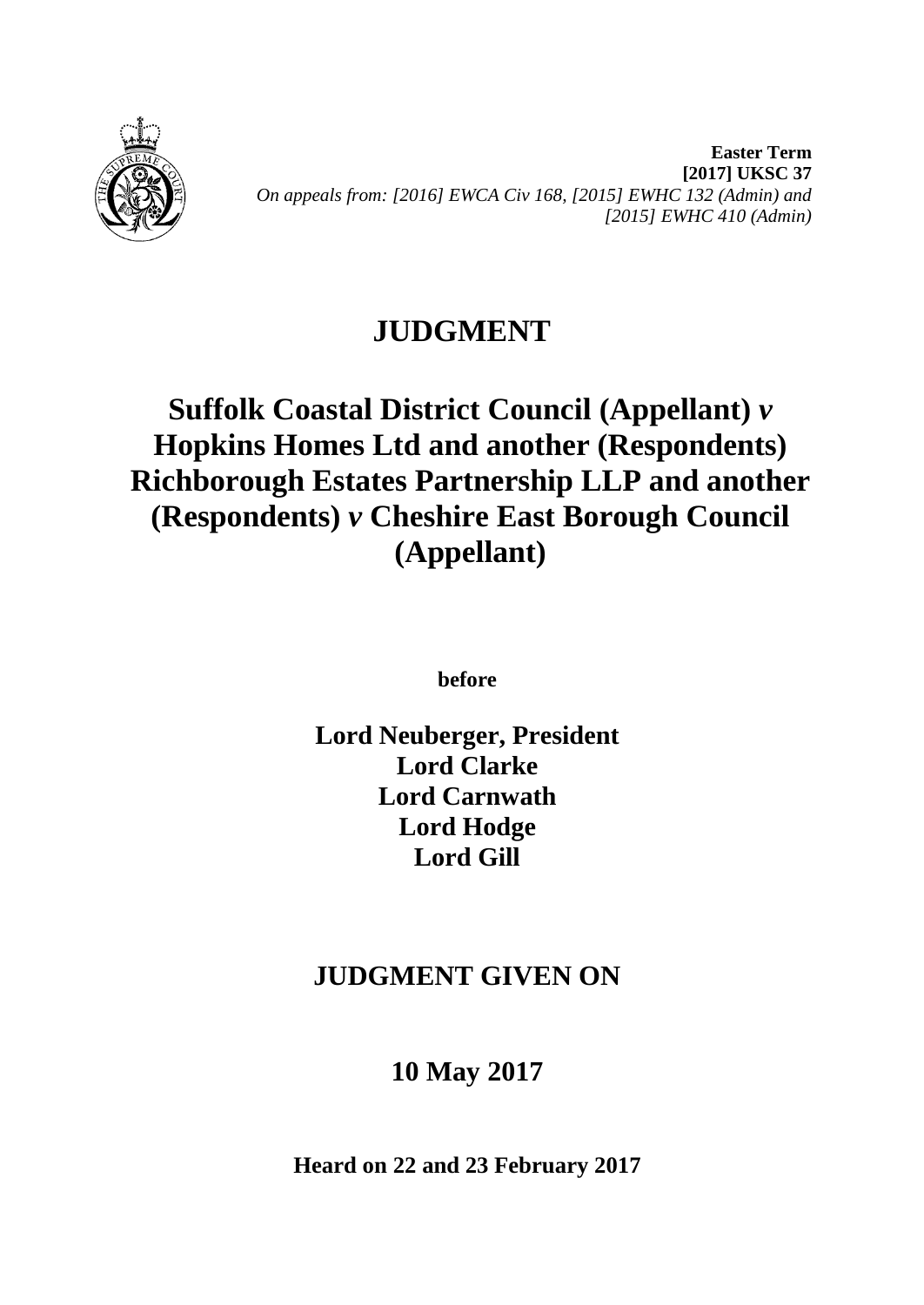*Appellants (Cheshire and Suffolk)* Martin Kingston QC Hugh Richards Jonathan Clay Dr Ashley Bowes (Instructed by Sharpe Pritchard LLP )

#### *Respondent (Hopkins)*

Christopher Lockhart - Mummery QC<br>Zack Simons

(Instructed by DLA Piper UK LLP (Birmingham) )

*Respondent (Richborough)* Christopher Young James Corbet Burcher (Instructed by Town Legal LLP )

*Respondent (SSCLG)* Hereward Phillpot QC Richard Honey (Instructed by The Government Legal Department )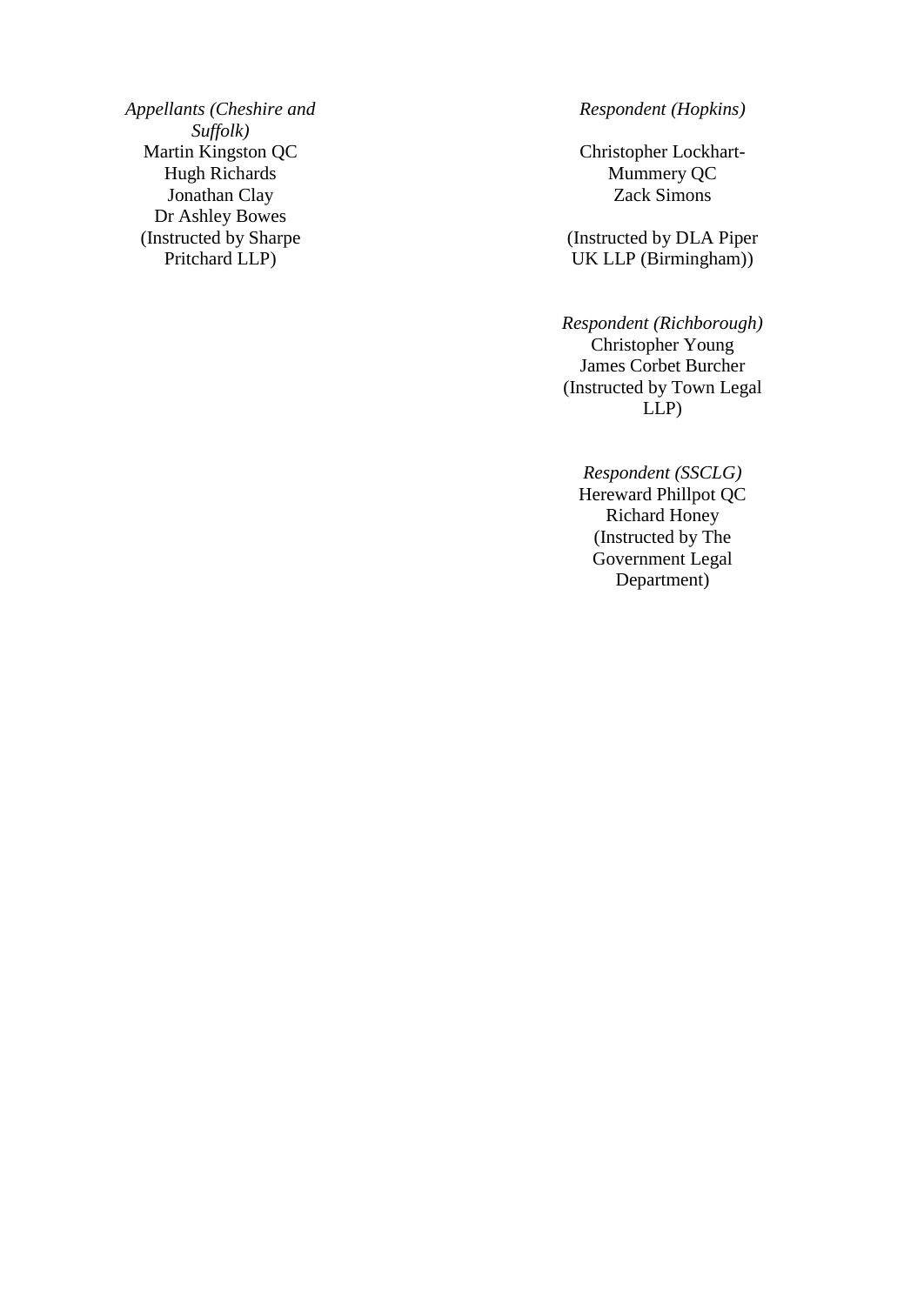#### **LORD CARNWATH: (with whom Lord Neuberger, Lord Clarke, Lord Hodge and Lord Gill agree)**

#### *Introduction*

1. The appeals relate to the proper interpretation of paragraph 49 of the National Planning Policy Framework ("NPPF"), which is in these terms:

> "Housing applications should be considered in the context of the presumption in favour of sustainable development. Relevant policies for the supply of housing should not be considered up-to-date if the local planning authority cannot demonstrate a five-year supply of deliverable housing sites."

2. The Court of Appeal observed that the interpretation of this paragraph had been considered by the Administrative Court on seven separate occasions between October 2013 and April 2015 with varying results. The court had been urged by all counsel "to bring much needed clarity to the meaning of the policy". Notwithstanding the clarification provided by the impressive judgment of the court (given by Lindblom LJ), controversy remains. The appeals provide the opportunity for this court not only to consider the narrow issues of interpretation of para 49, but to look more broadly at issues concerning the legal status of the NPPF and its relationship with the statutory development plan.

3. Both appeals relate to applications for housing development, one at Yoxford in the administrative area of the Suffolk Coastal District Council ("the Yoxford site"), and the other near Willaston in the area of Cheshire East Borough Council ("the Willaston site"). In the first the council's refusal of permission was upheld by the inspector on appeal, but his refusal was quashed in the High Court (Supperstone J), and that decision was confirmed by the Court of Appeal. In the second, the council failed to determine the application, and the appeal was allowed by the inspector. The council's challenge succeeded in the High Court (Lang J), but that decision was reversed by the Court of Appeal, the judgment of the court being given by Lindblom LJ. Both councils appeal to this court.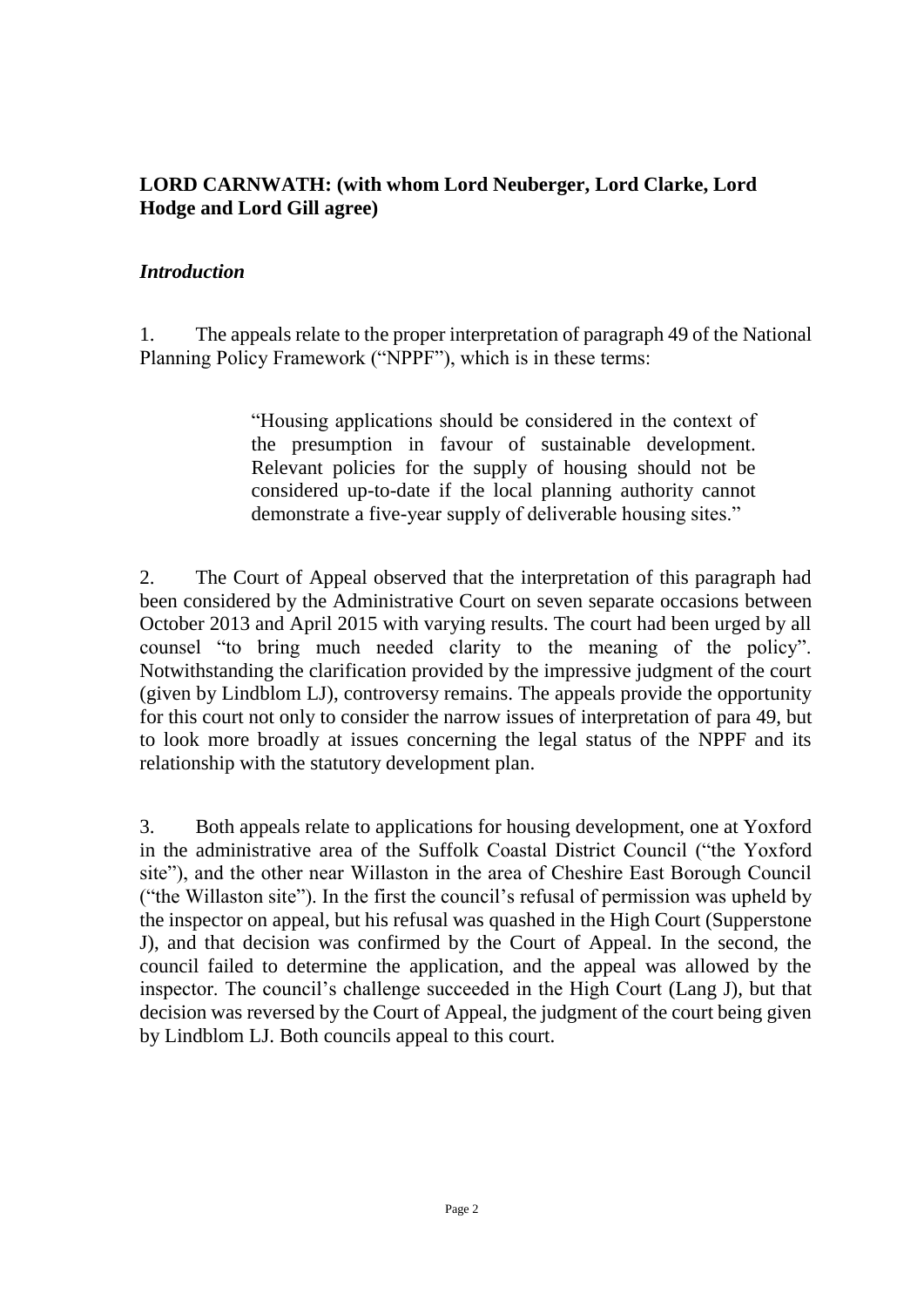#### *The statutory provisions*

4. The relevant statutory provisions are found in the Town and Country Planning Act 1990 ("the 1990 Act") and the Planning and Compulsory Purchase Act 2004 ("the 2004 Act").

#### *Plan-making*

5. Part 2 of the 2004 Act deals with "local development". Each local planning authority in England is required to "keep under review the matters which may be expected to affect the development of their area or the planning of its development" (2004 Act section 13), and to prepare a "local development scheme", which (inter alia) specifies the local development documents which are to be "development plan documents" (section 15). The authority's local development documents "must (taken as a whole) set out the authority's policies (however expressed) relating to the development and use of land in their area" (section 17). "Local development documents" are defined by regulations made under section 17(7). In short they are documents which contain statements as to the development and use of land which the authority wishes to encourage, the allocation of sites for particular types of development, and development management and site allocations policies intended to guide determination of planning applications. Together they comprise the "development plan" or "local plan" for the area (Town and Country Planning (Local Planning) (England) Regulations (SI 2012/767) regulations 5 and 6).

6. In preparing such documents, the authority must have regard (inter alia) to "national policies and advice contained in guidance issued by the Secretary of State" (section 19(2)). Every development plan document must be submitted to the Secretary of State for "independent examination", one of the purposes being to determine whether it complies with the relevant statutory requirements, including section 19 (section  $20(1)(5)(a)$ ). The Secretary of State may, if he thinks that a local development document is "unsatisfactory", direct the local planning authority to modify the document (section 21). Section 39 gives statutory force to the concept of "sustainable development" (undefined). Any person or body exercising any function under Part 2 in relation to local development documents must exercise it "with the objective of contributing to the achievement of sustainable development", and for that purpose must have regard to "national policies and advice contained in guidance issued by the Secretary of State …" An adopted plan may be challenged on legal grounds by application to the High Court made within six weeks of the date of adoption, but not otherwise (section 113). Schedule 8 contained transitional provisions providing generally for a transitional period of three years, after which the plans produced under the previous system ceased to have effect subject to the power of the Secretary of State to "save" specified policies by direction.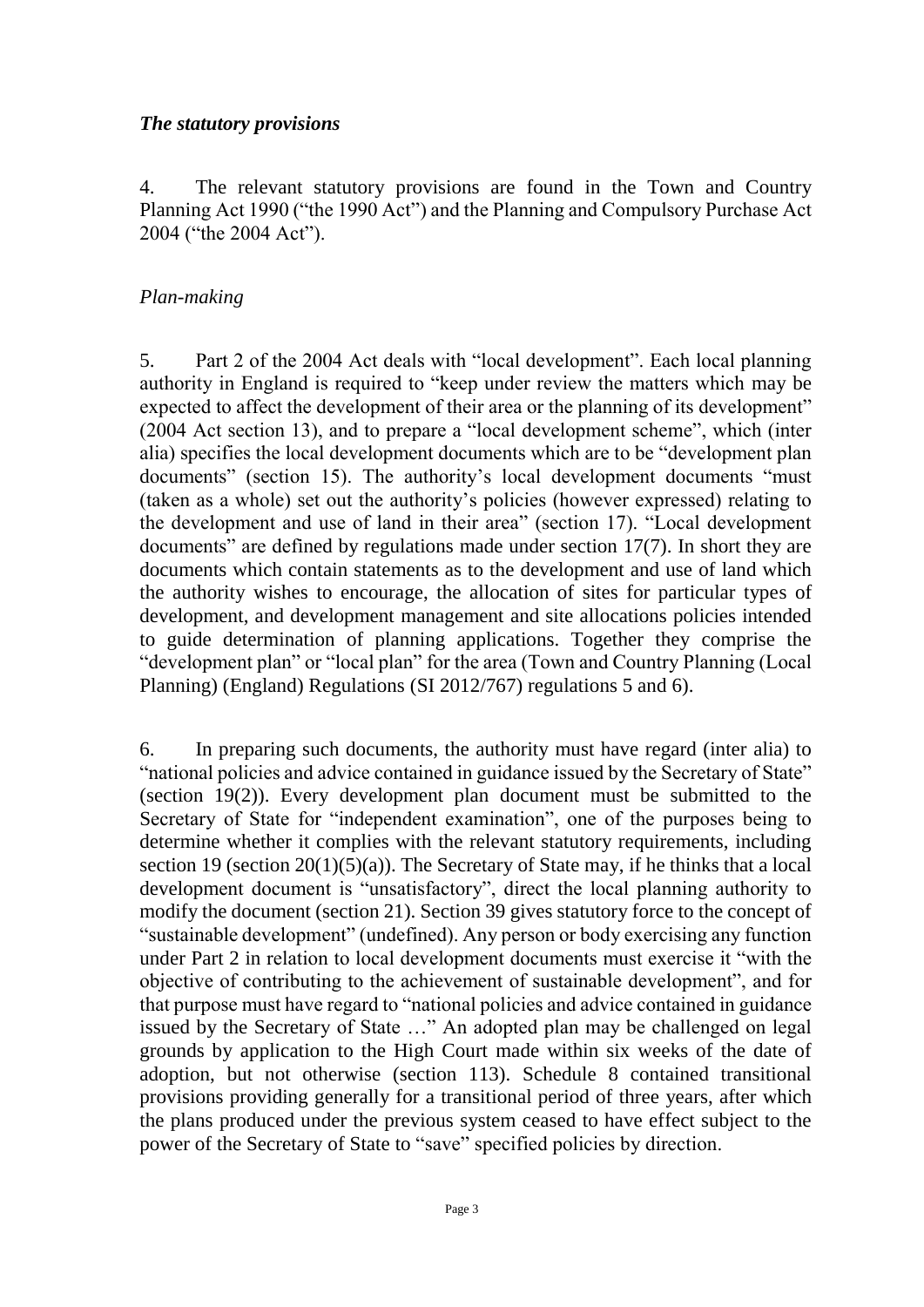#### *Planning applications*

7. Provision is made in the 1990 and 2004 Acts for the development plan to be taken into account in the handling of planning applications:

*1990 Act section 70(2)*

"In dealing with such an application the authority shall have regard to -

> (a) the provisions of the development plan, so far as material to the application,

> (b) any local finance considerations, so far as material to the application, and

(c) any other material considerations."

*2004 Act section 38(6)*

"If regard is to be had to the development plan for the purpose of any determination to be made under the planning Acts the determination must be made in accordance with the plan unless material considerations indicate otherwise."

Unlike the development plan provisions, these sections contain no specific requirement to have regard to national policy statements issued by the Secretary of State, although it is common ground that such policy statements may where relevant amount to "material considerations".

8. The principle that the decision-maker should have regard to the development plan so far as material and "any other material considerations" has been part of the planning law since the Town and Country Planning Act 1947. The additional weight given to the development plan by section 38(6) reproduces the effect of a provision first seen in the Planning and Compensation Act 1991 section 54A. In *City of Edinburgh Council v Secretary of State for Scotland* [1997] 1 WLR 1447, the equivalent provision (section 18A of the Town and Country Planning (Scotland) Act 1972) was described by Lord Hope (p 1450B) as designed to "enhance the status"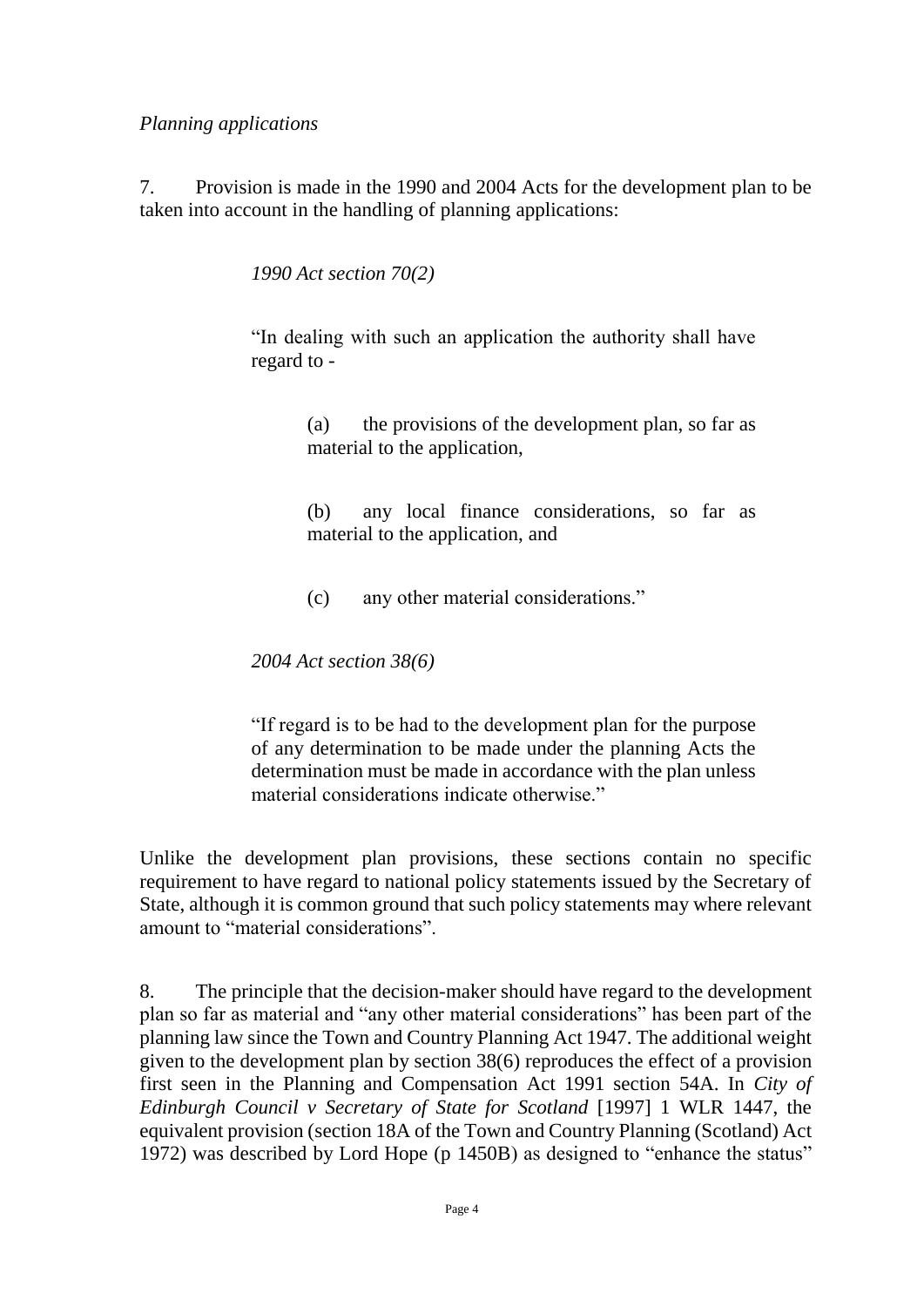of the development plan in the exercise of the planning authority's judgment. Lord Clyde spoke of it as creating "a presumption" that the development plan is to govern the decision, subject to "material considerations", as for example where "a particular policy in the plan can be seen to be outdated and superseded by more recent guidance". However, the section had not touched the well-established distinction between the respective roles of the decision-maker and the court:

> "It has introduced a requirement with which the decisionmaker must comply, namely the recognition of the priority to be given to the development plan. It has thus introduced a potential ground on which the decision-maker could be faulted were he to fail to give effect to that requirement. But beyond that it still leaves the assessment of the facts and the weighing of the considerations in the hands of the decision-maker …" (p 1458)

9. An appeal against a refusal of planning permission lies to the Secretary of State, who is subject to the same duty in respect of the development plan (1990 Act sections 78, 79(4)). Regulations under section 79(6) and Schedule 6 now provide for most categories of appeals, including those here in issue, to be determined, not by the Secretary of State, but by an "appointed person" (normally referred to as a planning inspector). The decision on appeal may be challenged on legal grounds in the High Court (section 288).

#### *The National Planning Policy Framework*

10. The Framework (or "NPPF") was published on 27 March 2012. One purpose, in the words of the foreword, was to "(replace) over a thousand pages of national policy with around 50, written simply and clearly", thus "allowing people and communities back into planning". The "Introduction" explains its status under the planning law:

> "Planning law requires that applications for planning permission must be determined in accordance with the development plan, unless material considerations indicate otherwise. The National Planning Policy Framework must be taken into account in the preparation of local and neighbourhood plans, and is a material consideration in planning decisions. …"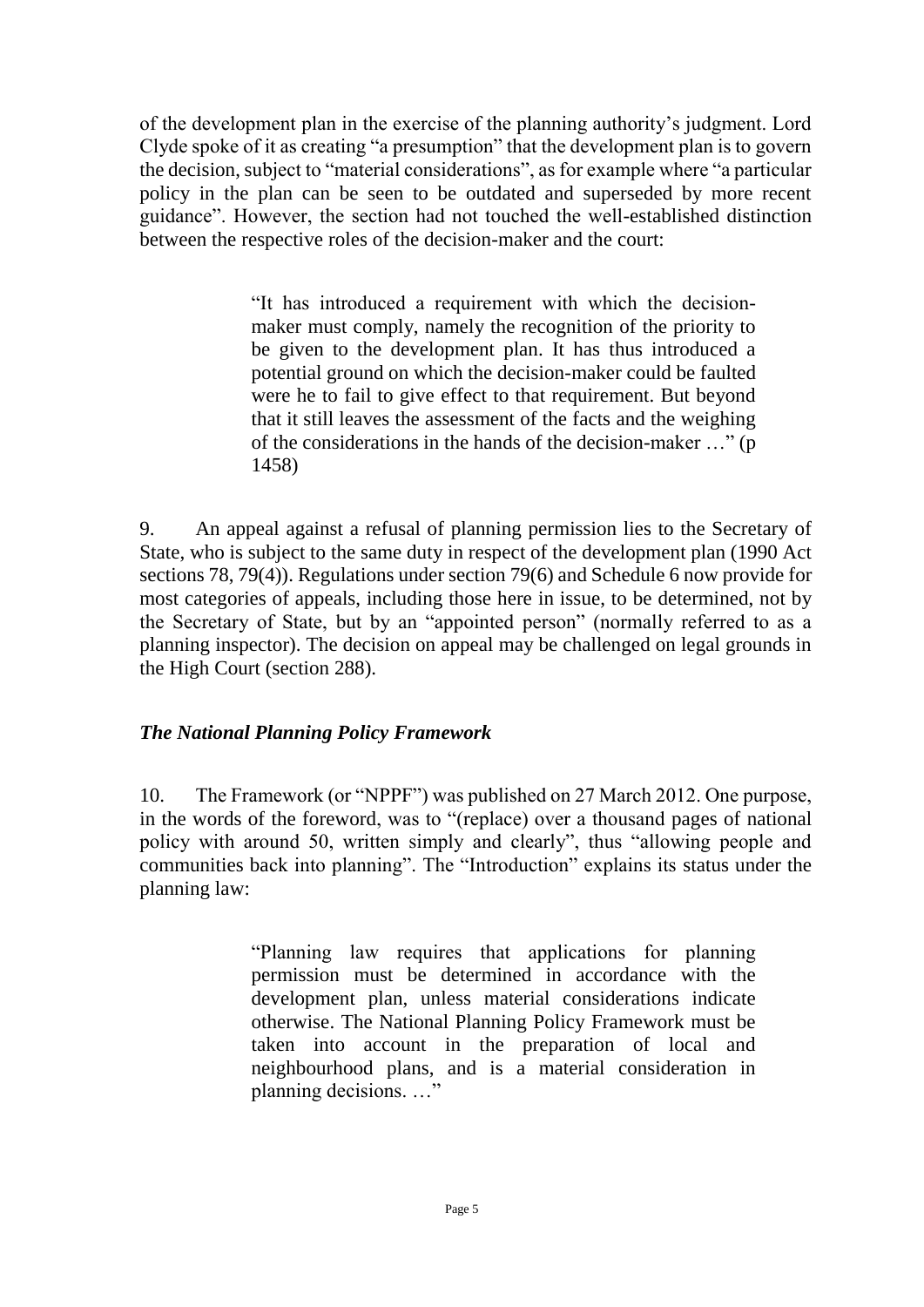11. NPPF is divided into three main parts: "Achieving sustainable development" (paragraphs 6 to 149), "Plan-making" (paragraphs 150 to 185) and "Decisiontaking" (paragraphs 186 to 207). Paragraph 7 refers to the "three dimensions to sustainable development: economic, social and environmental". Paragraph 11 begins a group of paragraphs under the heading "the presumption in favour of sustainable development". Paragraph 12 makes clear that the NPPF "does not change the statutory status of the development plan as the starting point for decision making". Paragraph 13 describes the NPPF as "guidance for local planning authorities and decision-takers both in drawing up plans and as a material consideration in determining applications".

12. Paragraph 14, which is important in the present appeals, deals with the "presumption in favour of sustainable development", which is said to be "at the heart of" the NPPF and which should be seen as "a golden thread running through both plan-making and decision-taking". It continues:

#### "**For plan-making** this means that:

- local planning authorities should positively seek opportunities to meet the development needs of their area;
- Local Plans should meet objectively assessed needs, with sufficient flexibility to adapt to rapid change, unless:
	- any adverse impacts of doing so would significantly and demonstrably outweigh the benefits, when assessed against the policies in this Framework taken as a whole; or
	- specific policies in this Framework indicate development should be restricted.

#### For **decision-taking** this means:

- approving development proposals that accord with the development plan without delay; and
- where the development plan is absent, silent or relevant policies are out-of-date, granting permission unless: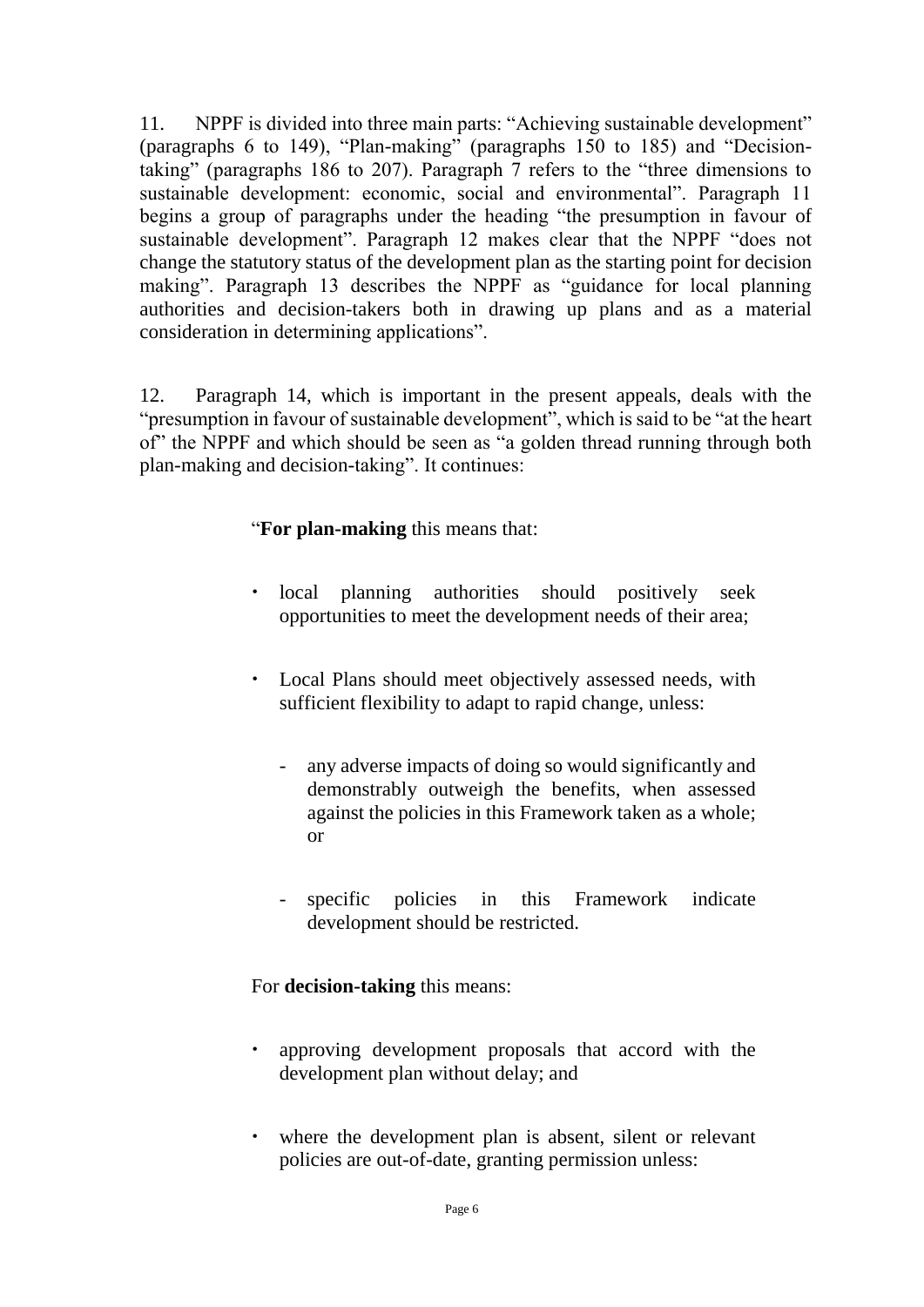- any adverse impacts of doing so would significantly and demonstrably outweigh the benefits, when assessed against the policies in this Framework taken as a whole; or
- specific policies in this Framework indicate development should be restricted."

We were told that the penultimate point ("any adverse impacts ...") is referred to by practitioners as "the tilted balance". I am content for convenience to adopt that rubric.

13. Footnote 9 (in the same terms for both parts) gives examples of the "specific policies" referred to:

> "For example, those policies relating to sites protected under the Birds and Habitats Directives (see paragraph 119) and/or designated as Sites of Special Scientific Interest; land designated as Green Belt, Local Green Space, an Area of Outstanding Natural Beauty, Heritage Coast or within a National Park (or the Broads Authority); designated heritage assets; and locations at risk of flooding or coastal erosion."

14. These are said to be examples. Thus the list is not exhaustive. Further, although the footnote refers in terms only to policies in the Framework itself, it is clear in my view that the list is to be read as including the related development plan policies. Paragraph 14 cannot, and is clearly not intended to, detract from the priority given by statute to the development plan, as emphasised in the preceding paragraphs. Indeed, some of the references only make sense on that basis. For example, the reference to "Local Green Space" needs to be read with paragraph 76 dealing with that subject, which envisages local communities being able "through local and neighbourhood plans" to identify for "special protection green areas of particular importance to them", and so "rule out new development other than in very special circumstances …"

15. Section 6 (paragraphs 47 to 55) is entitled "Delivering a wide choice of high quality homes". Paragraph 47 states the primary objective of the section:

> "To boost significantly the supply of housing, local planning authorities should: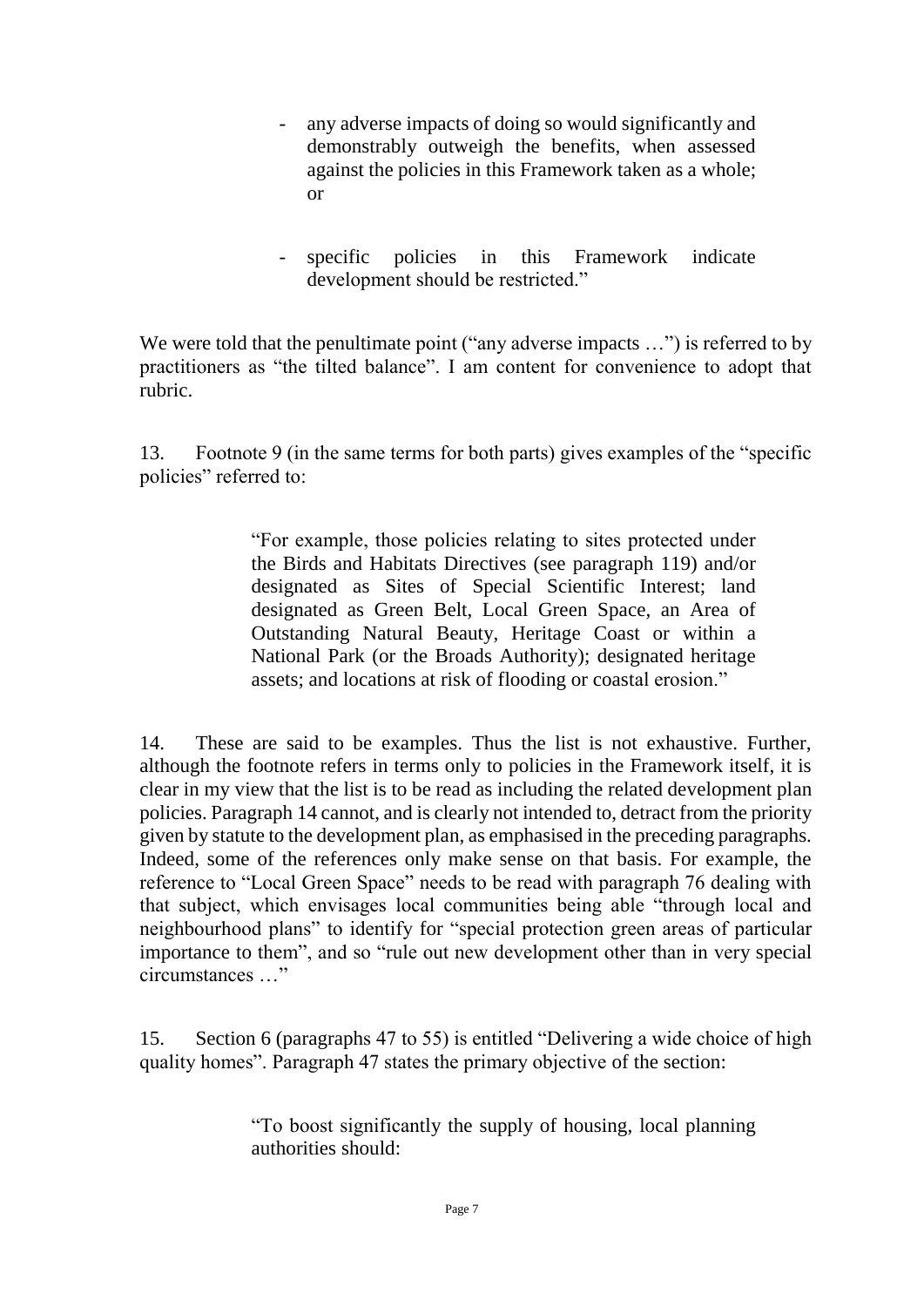- use their evidence base to ensure that their Local Plan meets the full, objectively assessed needs for market and affordable housing in the housing market area, as far as is consistent with the policies set out in [the NPPF], including identifying key sites which are critical to the delivery of the housing strategy over the plan period;
- identify and update annually a supply of specific deliverable sites sufficient to provide five years' worth of housing against their housing requirements with an additional buffer of 5% … to ensure choice and competition in the market for land. …;
- identify a supply of specific, developable sites or broad locations for growth, for years six to ten and, where possible, for years 11-15;
- for market and affordable housing, illustrate the expected rate of housing delivery through a housing trajectory for the plan period and set out a housing implementation strategy for the full range of housing describing how they will maintain delivery of a five-year supply of housing land to meet their housing target; and
- set out their own approach to housing density to reflect local circumstances."

16. This group of provisions provides the context for paragraph 49, central to these appeals and quoted at the beginning of this judgment; and in particular for the advice that "relevant policies for the supply of housing" should not be considered "up-to-date", unless the authority can demonstrate a five-year supply of deliverable housing sites.

17. Section 12 is headed "Conserving and enhancing the historic environment" (paragraphs 126 to 141). It includes policies for "designated" and "non-designated" heritage assets, as defined in the glossary. The former cover such assets as World Heritage Sites, Scheduled Monuments and others designated under relevant legislation. A non-designated asset is one "identified as having a degree of significance meriting consideration in planning decisions because of its heritage interest". Paragraph 135 states: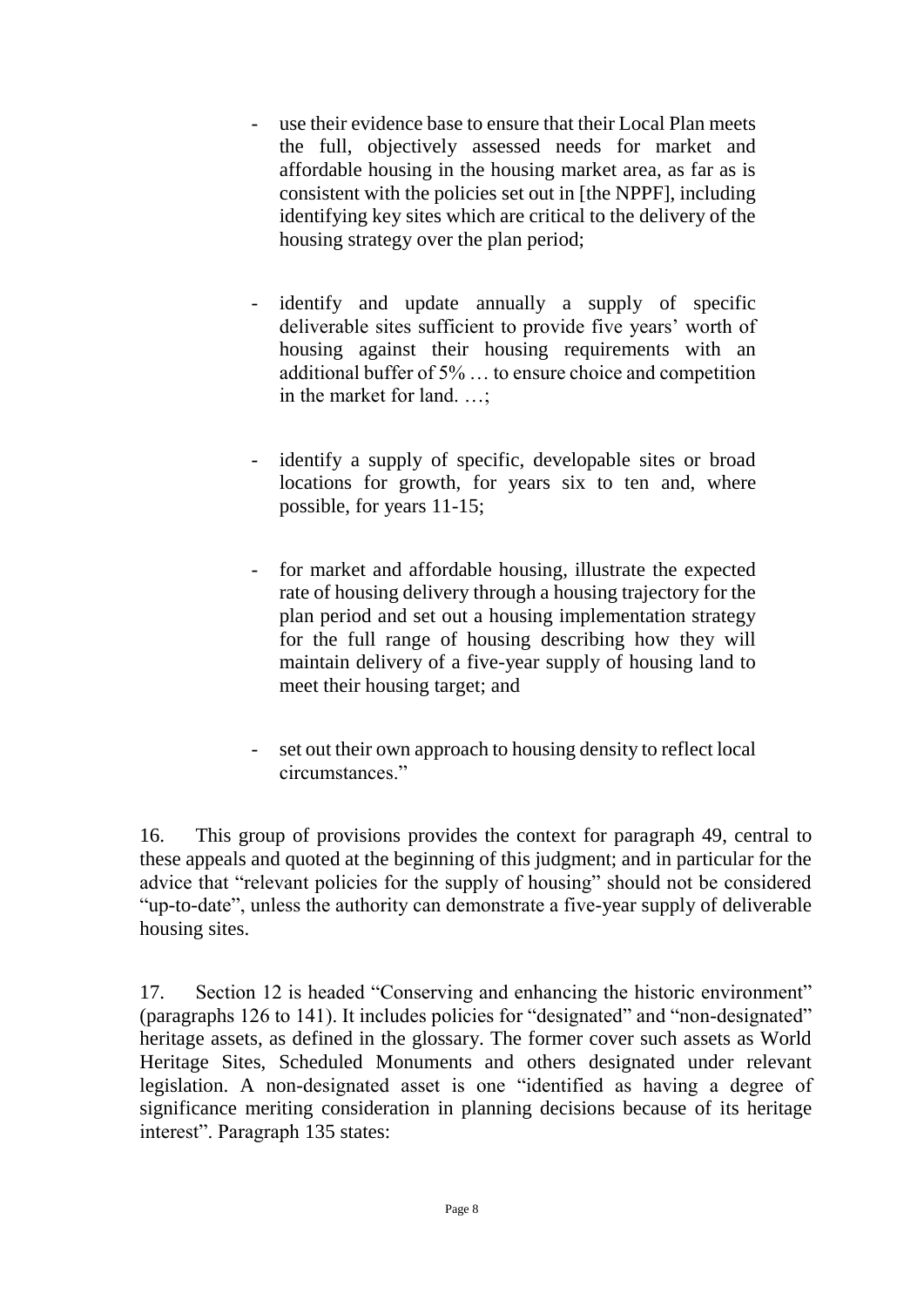"The effect of an application on the significance of a nondesignated heritage asset should be taken into account in determining the application. In weighing applications that affect directly or indirectly non-designated heritage assets, a balanced judgment will be required having regard to the scale of any harm or loss and the significance of the heritage asset."

"Significance" in this context is defined by the glossary in Annex 2 as meaning "the value of a heritage asset to this and future generations because of its heritage interest", which may be derived "not only from a heritage asset's physical presence, but also from its setting".

18. Annex 1 ("Implementation") states that policies in the Framework "are material considerations which local planning authorities should take into account from the day of its publication" (paragraph 212); and that, where necessary, plans, should be revised as quickly as possible to take account of the policies "through a partial review or by preparing a new plan" (paragraph 213). However, it also provides that for a transitional period of a year decision-takers "may continue to give full weight to relevant policies adopted since 2004, even if there is a limited degree of conflict with this Framework" (paragraph 214); but that thereafter

> "… due weight should be given to relevant policies in existing plans according to their degree of consistency with this framework (the closer the policies in the plan to the policies in [the NPPF], the greater the weight that may be given)." (paragraph 215)

#### *NPPF - Legal status and Interpretation*

19. The court heard some discussion about the source of the Secretary of State's power to issue national policy guidance of this kind. The agreed Statement of Facts quoted without comment a statement by Laws LJ (*R (West Berkshire District Council) v Secretary of State for Communities and Local Government* [2016] EWCA Civ 441; [2016] 1 WLR 3923, para 12) that the Secretary of State's power to formulate and adopt national planning policy is not given by statute, but is "an exercise of the Crown's common law powers conferred by the royal prerogative." In the event, following a query from the court, this explanation was not supported by any of the parties at the hearing. Instead it was suggested that his powers derived, expressly or by implication, from the planning Acts which give him overall responsibility for oversight of the planning system (see *R (Alconbury Developments Ltd) v Secretary of State for the Environment, Transport and the Regions* [2003] 2 AC 295, paras 140-143 per Lord Clyde). This is reflected both in specific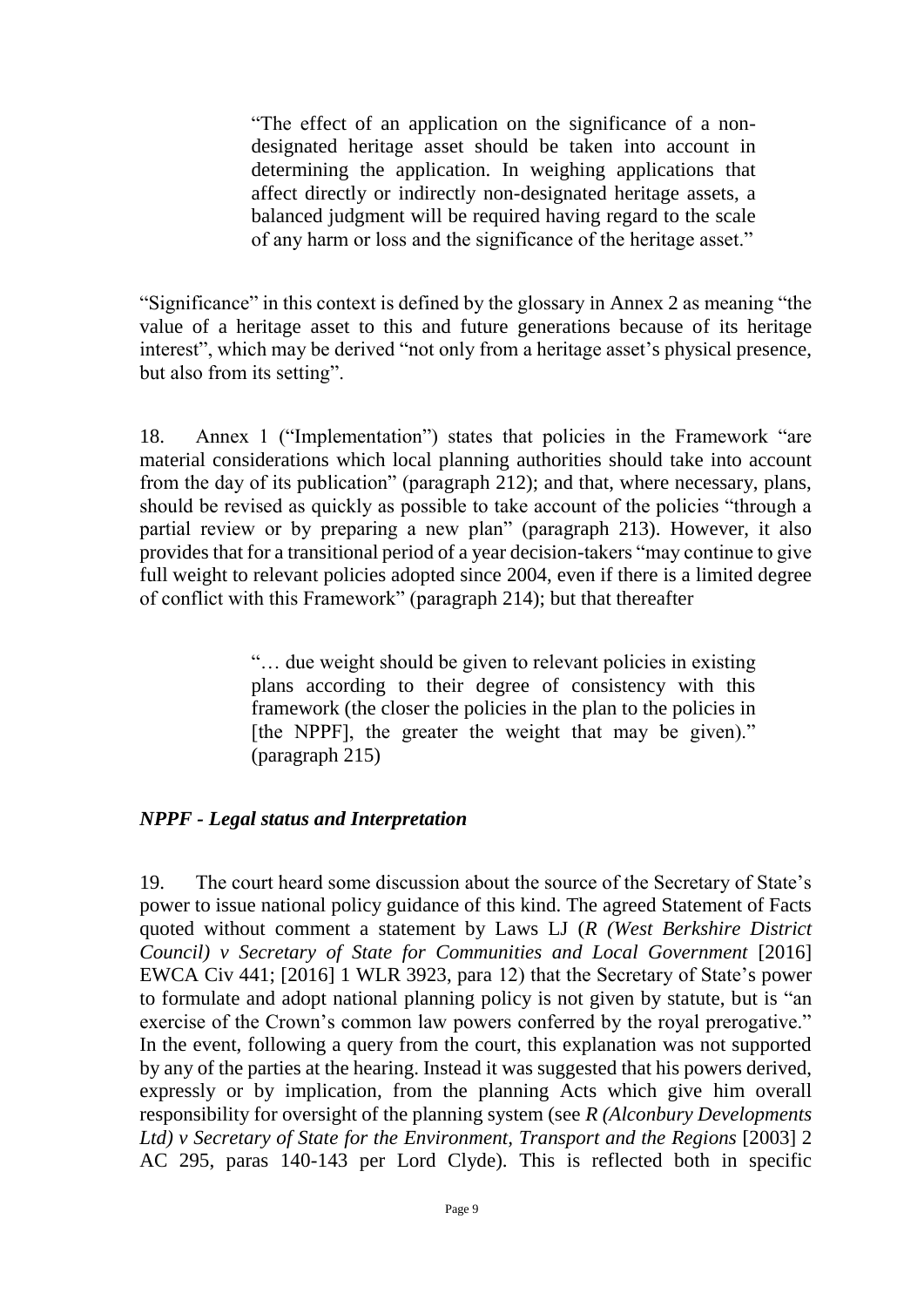requirements (such as in section 19(2) of the 2004 Act relating to plan-preparation) and more generally in his power to intervene in many aspects of the planning process, including (by way of call-in) the determination of appeals.

20. In my view this is clearly correct. The modern system of town and country planning is the creature of statute (see *Pioneer Aggregates (UK) Ltd v Secretary of State for the Environment* [1985] AC 132, 140-141). Even if there had been a preexisting prerogative power relating to the same subject-matter, it would have been superseded (see *R (Miller) v Secretary of State for Exiting the European Union (Birnie intervening)* [2017] 2 WLR 583, para 48). (It may be of interest to note that the great *Case of Proclamations* (1610) 12 Co Rep 74, which was one of the earliest judicial affirmations of the limits of the prerogative (see *Miller* para 44) was in one sense a planning case; the court rejected the proposition that "the King by his proclamation may prohibit new buildings in and about London …".)

21. Although planning inspectors, as persons appointed by the Secretary of State to determine appeals, are not acting as his delegates in any legal sense, but are required to exercise their own independent judgement, they are doing so within the framework of national policy as set by government. It is important, however, in assessing the effect of the Framework, not to overstate the scope of this policymaking role. The Framework itself makes clear that as respects the determination of planning applications (by contrast with plan-making in which it has statutory recognition), it is no more than "guidance" and as such a "material consideration" for the purposes of section 70(2) of the 1990 Act (see *R* (*Cala Homes (South) Ltd) v Secretary of State for Communities and Local Government* [2011] EWHC 97 (Admin); [2011] 1 P & CR 22, para 50 per Lindblom J). It cannot, and does not purport to, displace the primacy given by the statute and policy to the statutory development plan. It must be exercised consistently with, and not so as to displace or distort, the statutory scheme.

#### *Law and policy*

22. The correct approach to the interpretation of a statutory development plan was discussed by this court in *Tesco Stores Ltd v Dundee City Council (ASDA Stores Ltd intervening)* [2012] UKSC 13; 2012 SLT 739. Lord Reed rejected a submission that the meaning of the development plan was a matter to be determined solely by the planning authority, subject to rationality. He said:

> "The development plan is a carefully drafted and considered statement of policy, published in order to inform the public of the approach which will be followed by planning authorities in decision-making unless there is good reason to depart from it.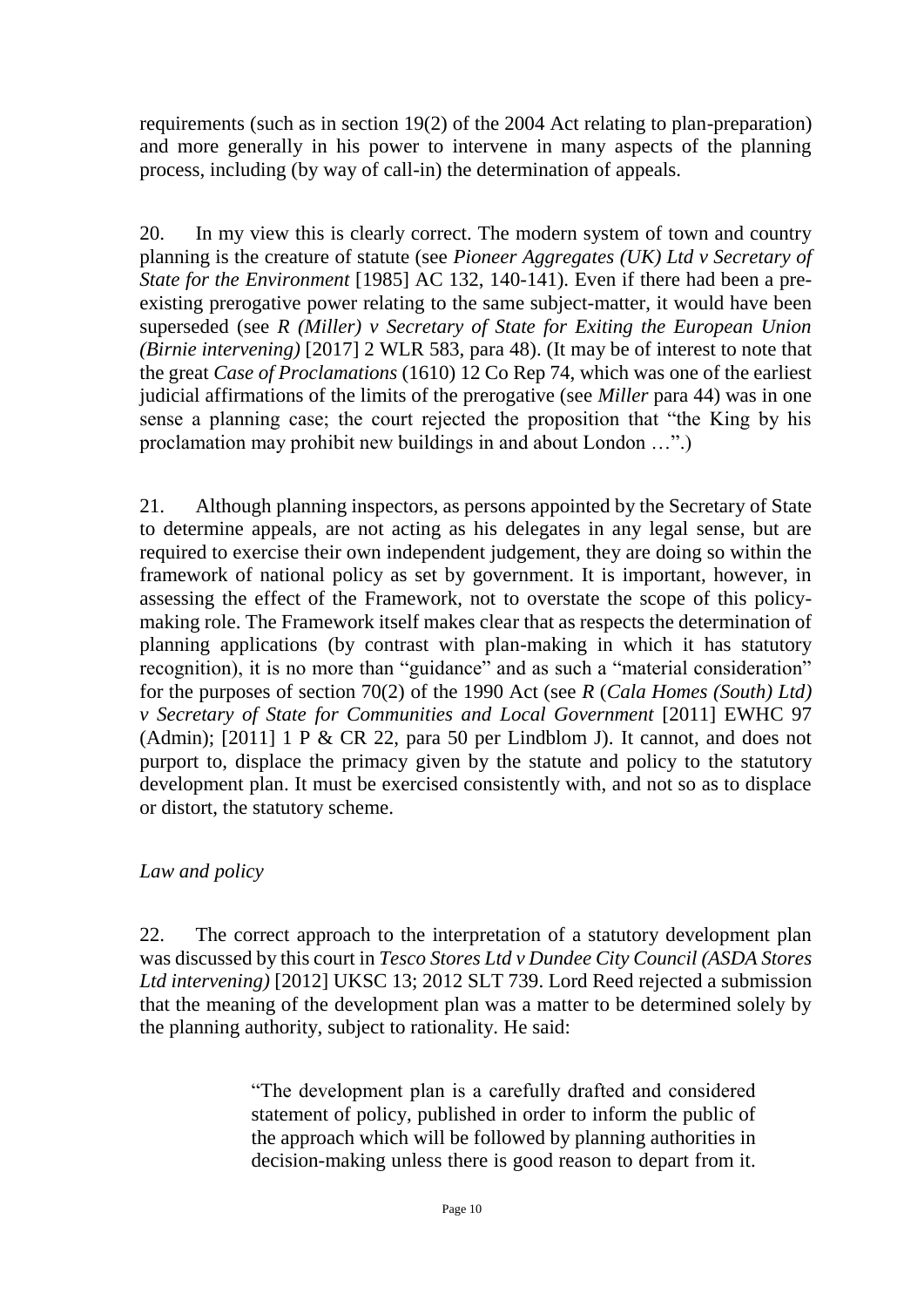It is intended to guide the behaviour of developers and planning authorities. As in other areas of administrative law, the policies which it sets out are designed to secure consistency and direction in the exercise of discretionary powers, while allowing a measure of flexibility to be retained. Those considerations point away from the view that the meaning of the plan is in principle a matter which each planning authority is entitled to determine from time to time as it pleases, within the limits of rationality. On the contrary, these considerations suggest that in principle, in this area of public administration as in others … policy statements should be interpreted objectively in accordance with the language used, read as always in its proper context." (para 18)

He added, however, that such statements should not be construed as if they were statutory or contractual provisions:

> "Although a development plan has a legal status and legal effects, it is not analogous in its nature or purpose to a statute or a contract. As has often been observed, development plans are full of broad statements of policy, many of which may be mutually irreconcilable, so that in a particular case one must give way to another. In addition, many of the provisions of development plans are framed in language whose application to a given set of facts requires the exercise of judgment. Such matters fall within the jurisdiction of planning authorities, and their exercise of their judgment can only be challenged on the ground that it is irrational or perverse (*Tesco Stores Ltd v Secretary of State for the Environment* [1995] 1 WLR 759, 780 per Lord Hoffmann) …" (para 19)

23. In the present appeal these statements were rightly taken as the starting point for consideration of the issues in the case. It was also common ground that policies in the Framework should be approached in the same way as those in a development plan. However, some concerns were expressed by the experienced counsel before us about the over-legalisation of the planning process, as illustrated by the proliferation of case law on paragraph 49 itself (see paras 27ff below). This is particularly unfortunate for what was intended as a simplification of national policy guidance, designed for the lay-reader. Some further comment from this court may therefore be appropriate.

24. In the first place, it is important that the role of the court is not overstated. Lord Reed's application of the principles in the particular case (para 18) needs to be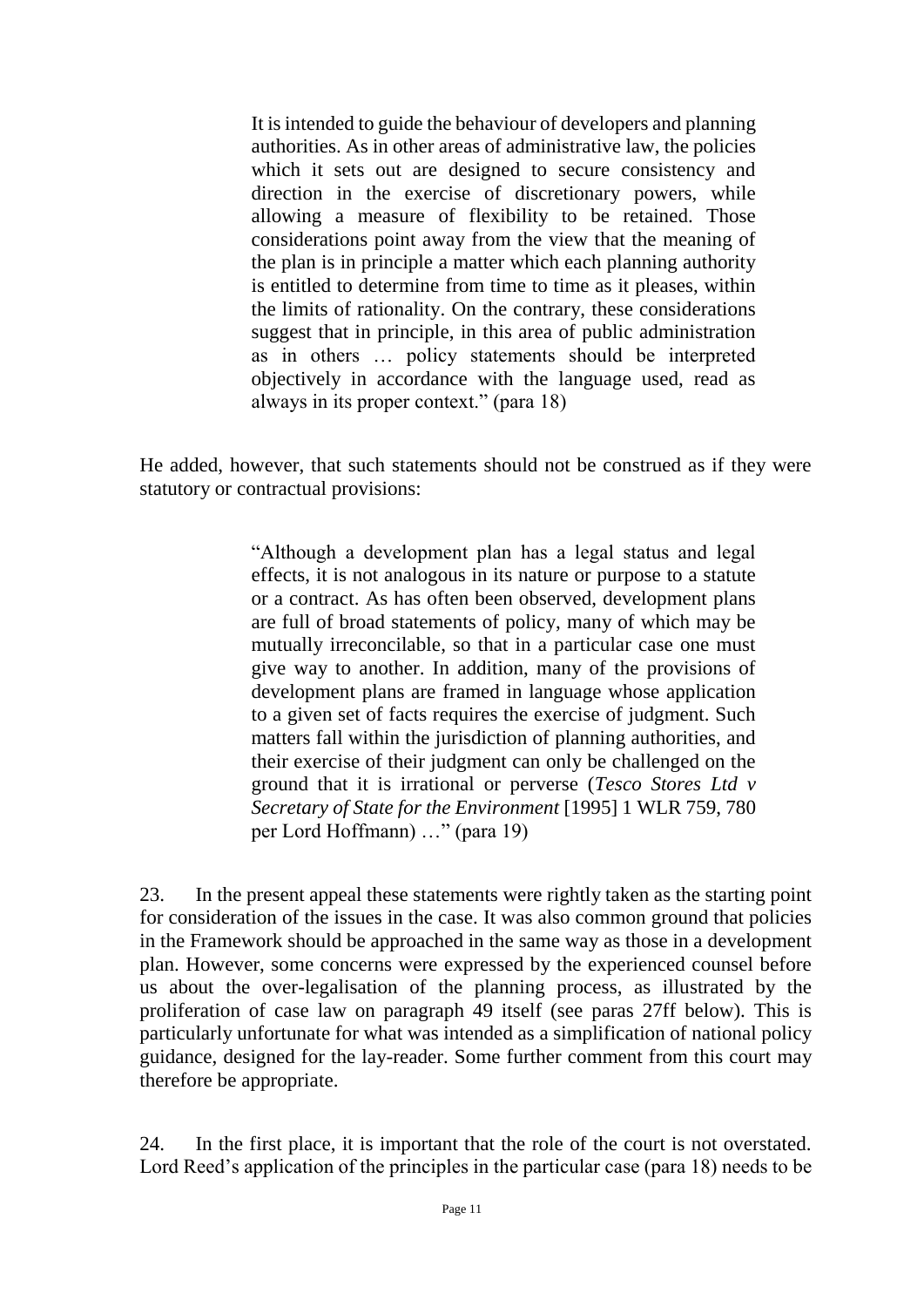read in the context of the relatively specific policy there under consideration. Policy 45 of the local plan provided that new retail developments outside locations already identified in the plan would only be acceptable in accordance with five defined criteria, one of which depended on the absence of any "suitable site" within or linked to the existing centres (para 5). The short point was the meaning of the word "suitable" (para 13): suitable for the development proposed by the applicant, or for meeting the retail deficiencies in the area? It was that question which Lord Reed identified as one of textual interpretation, "logically prior" to the exercise of planning judgment (para 21). As he recognised (see para 19), some policies in the development plan may be expressed in much broader terms, and may not require, nor lend themselves to, the same level of legal analysis.

25. It must be remembered that, whether in a development plan or in a nonstatutory statement such as the NPPF, these are statements of policy, not statutory texts, and must be read in that light. Even where there are disputes over interpretation, they may well not be determinative of the outcome. (As will appear, the present can be seen as such a case.) Furthermore, the courts should respect the expertise of the specialist planning inspectors, and start at least from the presumption that they will have understood the policy framework correctly. With the support and guidance of the Planning Inspectorate, they have primary responsibility for resolving disputes between planning authorities, developers and others, over the practical application of the policies, national or local. As I observed in the Court of Appeal (*Wychavon District Council v Secretary of State for Communities and Local Government* [2008] EWCA Civ 692; [2009] PTSR 19, para 43) their position is in some ways analogous to that of expert tribunals, in respect of which the courts have cautioned against undue intervention by the courts in policy judgments within their areas of specialist competence (see *Secretary of State for the Home Department v AH (Sudan)* [2007] UKHL 49; [2008] 1 AC 678, para 30 per Lady Hale.)

26. Recourse to the courts may sometimes be needed to resolve distinct issues of law, or to ensure consistency of interpretation in relation to specific policies, as in the *Tesco* case. In that exercise the specialist judges of the Planning Court have an important role. However, the judges are entitled to look to applicants, seeking to rely on matters of planning policy in applications to quash planning decisions (at local or appellate level), to distinguish clearly between issues of interpretation of policy, appropriate for judicial analysis, and issues of judgement in the application of that policy; and not to elide the two.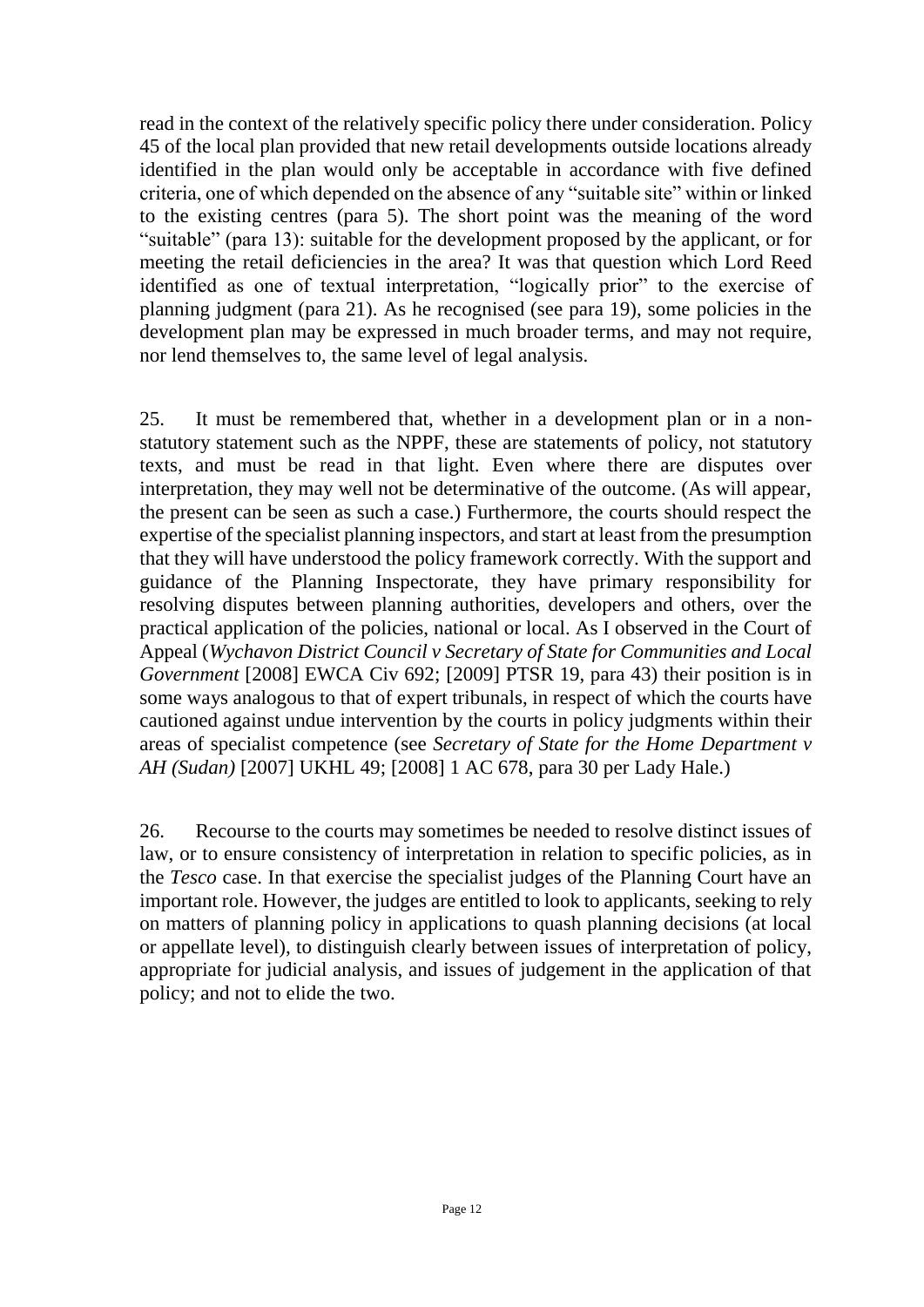#### *The two appeals*

#### *Evolving judicial guidance*

27. To understand the reasoning of the two inspectors in the instant cases, it is necessary to set it in the context of the evolving High Court jurisprudence. The decisions in the two appeals were given in July and August 2014 respectively, after inquiries which ended in both cases in June. It is not entirely clear what information was available to the inspectors as to the current state of the High Court jurisprudence on this topic. The Yoxford inspector referred only to *William Davis v Secretary of State for Communities and Local Government* [2013] EWHC 3058 (Admin) (Lang J, 11 October 2013). This seems to have been the first case in which this issue had arisen. One of the grounds of refusal was based on a policy E20 the effect of which was generally to exclude development in a so-called "green wedge" area defined on the proposals map. Lang J recorded an argument for the developer that the policy should have been regarded as a "relevant policy for the supply of housing" under paragraph 49 because "the restriction on development potentially affects housing development". The judge rejected this argument summarily, saying "policy E20" does not relate to the *supply* of housing and therefore is not covered by paragraph 49" (her emphasis).

28. By the time the two inquiries in the present case ended (June 2014), and at the time of the decisions, it seems that the most recent judicial guidance then available on the interpretation of paragraph 49 was that of Ouseley J in *South Northamptonshire Council v Secretary of State for Communities and Local Government and Barwood Land* [2014] EWHC 573 (Admin) (10 March 2014) ("the *Barwood Land* case"). Ouseley J favoured a wider reading which "examines the degree to which a particular policy generally affects housing numbers, distribution and location in a significant manner". He thought that the language could not sensibly be given a very narrow meaning because

> "This would mean that policies for the provision of housing which were regarded as out of date, nonetheless would be given weight, indirectly but effectively through the operation of their counterpart provisions in policies restrictive of where development should go …"

He contrasted general policies, such as those protecting "the countryside", with policies designed to protect specific areas or features "such as gaps between settlements, the particular character of villages or a specific landscape designation, all of which could sensibly exist regardless of the distribution and location of housing or other development."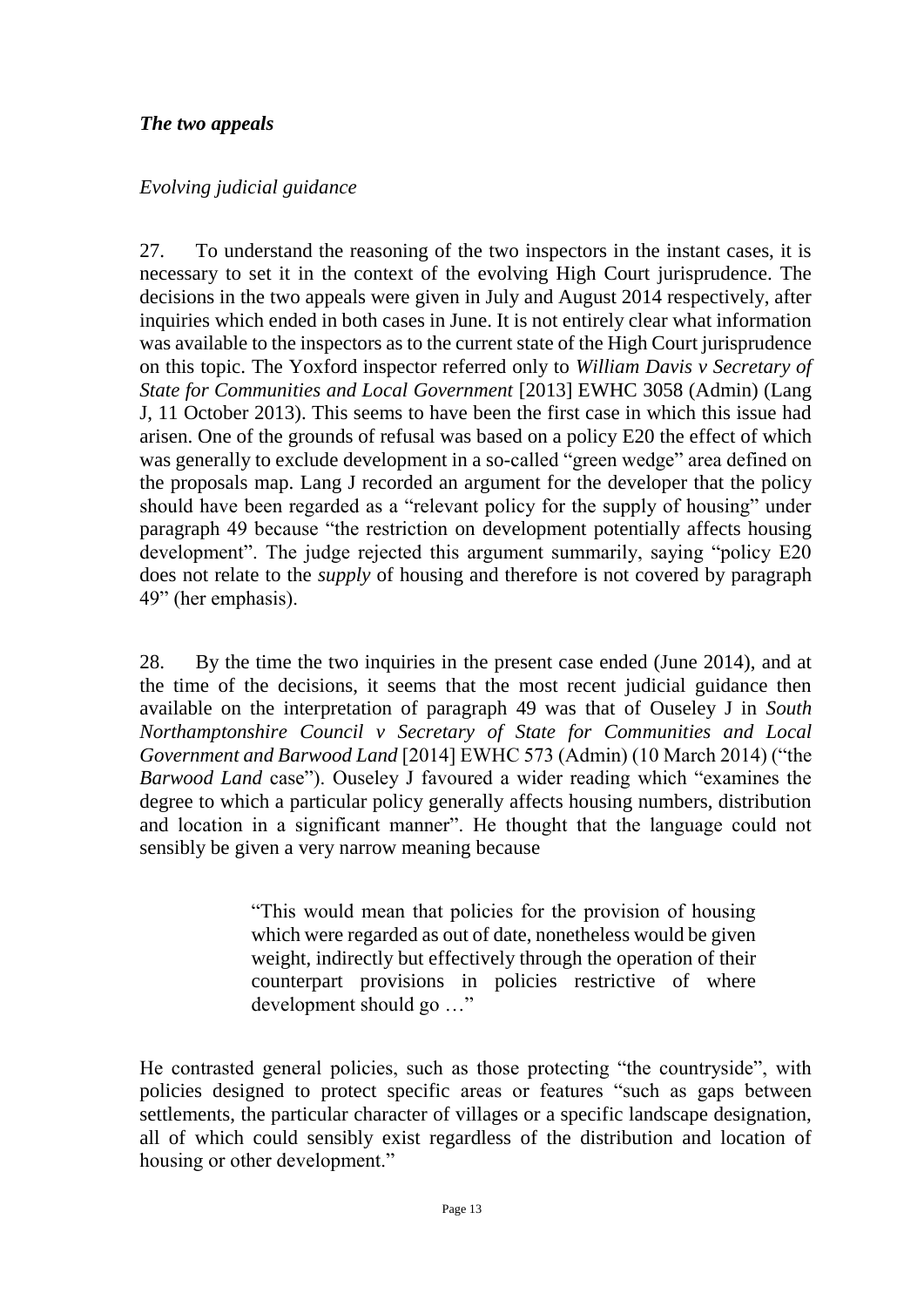29. At that time, it seems to have been assumed that if a policy were deemed to be "out-of-date" under paragraph 49, it was in practice to be given minimal weight, in effect "disapplied" (see eg *Cotswold District Council v Secretary of State for Communities and Local Government* [2013] EWHC 3719 (Admin), para 72 per Lewis J). In other words, it was treated for the purposes of paragraph 14 as nonpolicy, in the same way as if the development plan were "absent" or "silent". On that view, it was clearly important to establish which policies were or were not to be treated as out-of-date in that sense. Later cases (after the date of the present decisions) introduced a greater degree of flexibility, by suggesting that paragraph 14 did not take away the ordinary discretion of the decision-maker to determine the weight to be given even to an "out-of-date" policy; depending, for example, on the extent of the shortfall and the prospect of development coming forward to make it up (see eg *Crane v Secretary of State for Communities and Local Government* [2015] EWHC 425 (Admin), para 71 per Lindblom J). As will be seen, this idea was further developed in Lindblom LJ's judgment in the present case.

#### *The Yoxford site*

30. In September 2013 Suffolk Coastal District Council refused planning permission for a development of 26 houses on land at Old High Road in Yoxford. The applicant, Hopkins Homes Ltd ("Hopkins"), appealed to an inspector appointed by the Secretary of State. He dismissed the appeal in a decision letter dated 15 July 2014, following an inquiry which began in February and ended in June 2014.

31. The statutory development plan for the area comprised the Suffolk Coastal District Local Plan ("SCDLP") adopted in July 2013, and certain "saved" policies from the previous local plan ("the old Local Plan") adopted in December 1994. Chapter 3 SCDLP set out a number of "strategic policies", including:

i) Under the heading "Housing", Policy SP2 ("Housing numbers and Distribution") proposed as its "core strategy" to make provision for 7,900 new homes across the district in the period 2010-2027. In addition, "an early review" to be commenced by 2015 was to identify "the full, objectively assessed housing needs" for the district, with proposals to ensure that these were met so far as consistent with the NPPF. A table showed the proposed locations across the district to make up the total of 7,900 homes.

ii) Under the heading "The Spatial Strategy", Policy SP19 ("Settlement Policy") identified Yoxford as one of a number of Key Service Centres, which provide "an extensive range of specified facilities", and where "modest" estate-scale development" may be appropriate "within the defined physical limits" (under policy SP27 - "Key and Local Service Centres"). Outside these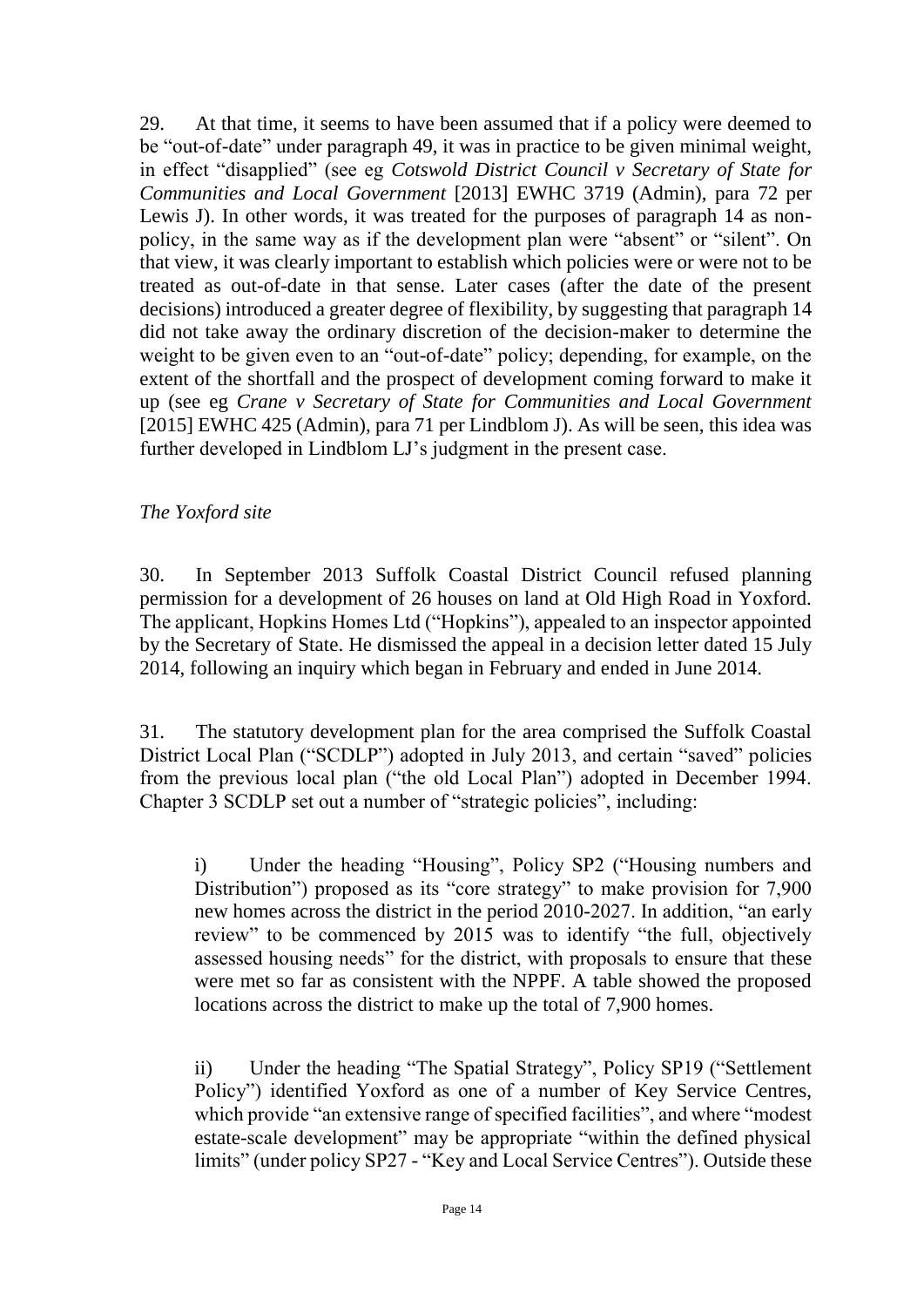settlements (under policy SP 29 - "The Countryside") there was to be "no development other than in special circumstances".

iii) The commentary to SP19 (para 4.05) explained that "physical limits boundaries" or "village envelopes" would be drawn up for the larger settlements, but that these limits are "a policy tool" and that where allocations are proposed outside the envelopes, the envelopes would be redrawn to include them.

32. In his report on the examination of the draft SCDLP, the inspector had commented on the adequacy of the housing provision (paras 31-51). He had noted how the proposed figure of 7,590 homes fell short of what was later agreed to be the requirement for the plan period of 11,000 extra homes. He had considered whether to suspend the examination to enable the council to assess the options. He decided not to do so, recognising that there were other sites which might come forward to boost supply, and the advantages of enabling these to be considered "in the context of an up-to-date suite of local development management policies that are consistent with the Framework ..."

33. The "saved" policies from the old plan included:

AP4 ("Parks and gardens of historic or landscape interest")

"The District Council will encourage the preservation and/or enhancement of parks and gardens of historic and landscape interest and their surroundings. Planning permission for any proposed development will not be granted if it would have a materially adverse impact on their character, features or immediate setting."

AP13 ("Special Landscape Areas")

"The valleys and tributaries of (named rivers) and the Parks and Gardens of Historic or Landscape Interest are designated as Special Landscape Areas and shown on the Proposals Map. The District Council will ensure that no development will take place which would be to the material detriment of, or materially detract from, the special landscape quality."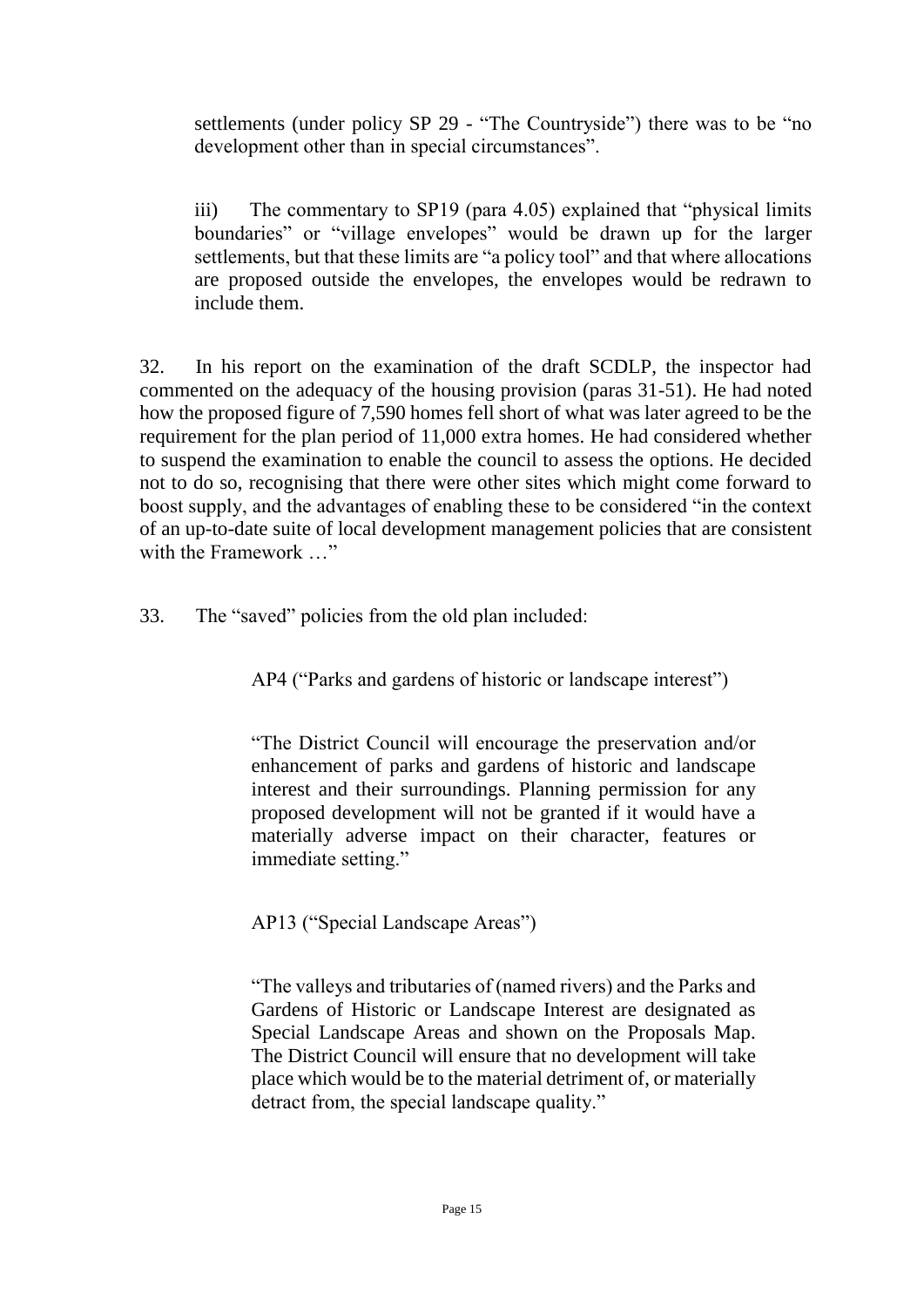The appeal site formed part of an area of Historic Parkland (related to an 18th century house known as "Grove Park") identified by the council in its Supplementary Planning Guidance 6 "Historic Parks and Gardens" (SPG) dated December 1995.

34. In his decision-letter on the planning appeal, the inspector identified the main issues as including: consideration of a five years' supply of housing land, the principle of development outside the defined village, and the effects of the proposal on the local historic parkland and landscape (para 4). He referred to paragraphs 14 and 49 of the NPPF, which he approached on the basis that it was "very unlikely that a five years' supply of housing land could now be demonstrated" (paras 5-6). There had been a debate before him whether the recent adoption of the local plan meant that its policies are "automatically up-to-date", but he read the comments of the examining Inspector on the need for an early review of housing delivery as indicating the advantages of "considering development in the light of other up-to date policies", whilst accepting that pending the review "relevant policies for the supply of housing may be considered not to be up-to-date" (para 7).

35. He then considered which policies were "relevant policies for the supply of housing" within the meaning of paragraph 49 (paras 8-9). Policy SP2 "which sets out housing provision for the District" was one such policy and "cannot be considered as up-to-date". Policy SP15 relating to landscape and townscape "and not specifically to the supply of housing" was not a relevant policy "and so is up-todate". For the same reason, policy SP19, which set the settlement hierarchy and showed percentages of total proposed housing for "broad categories of settlements", but did not suggest figures or percentages for individual settlements, was also seen as up-to-date; as was SP27, which related specifically to Key and Local Service Centres, and sought, among other things, to reinforce their individual character.

36. Of the saved policy AP4 he noted "a degree of conflict" with paragraph 215 of the Framework "due to the absence of a balancing judgement in Policy AP4", but thought its "broad aim" consistent with the aims of the Framework. He said: "these matters reduce the weight that I attach to Policy AP4, although I shall attach some weight to it". Similarly, he thought Policy AP13 consistent with the aims of the Framework to "recognise the intrinsic quality of the countryside and promote policies for the conservation and enhancement of the natural environment" (para 10).

37. In relation to the proposal for development outside the defined village limits, he observed that the appeal site was outside the physical limits boundary "as defined in the very recently adopted Local Plan". He regarded the policy directing development to within the physical limits of the settlement to be "in accordance with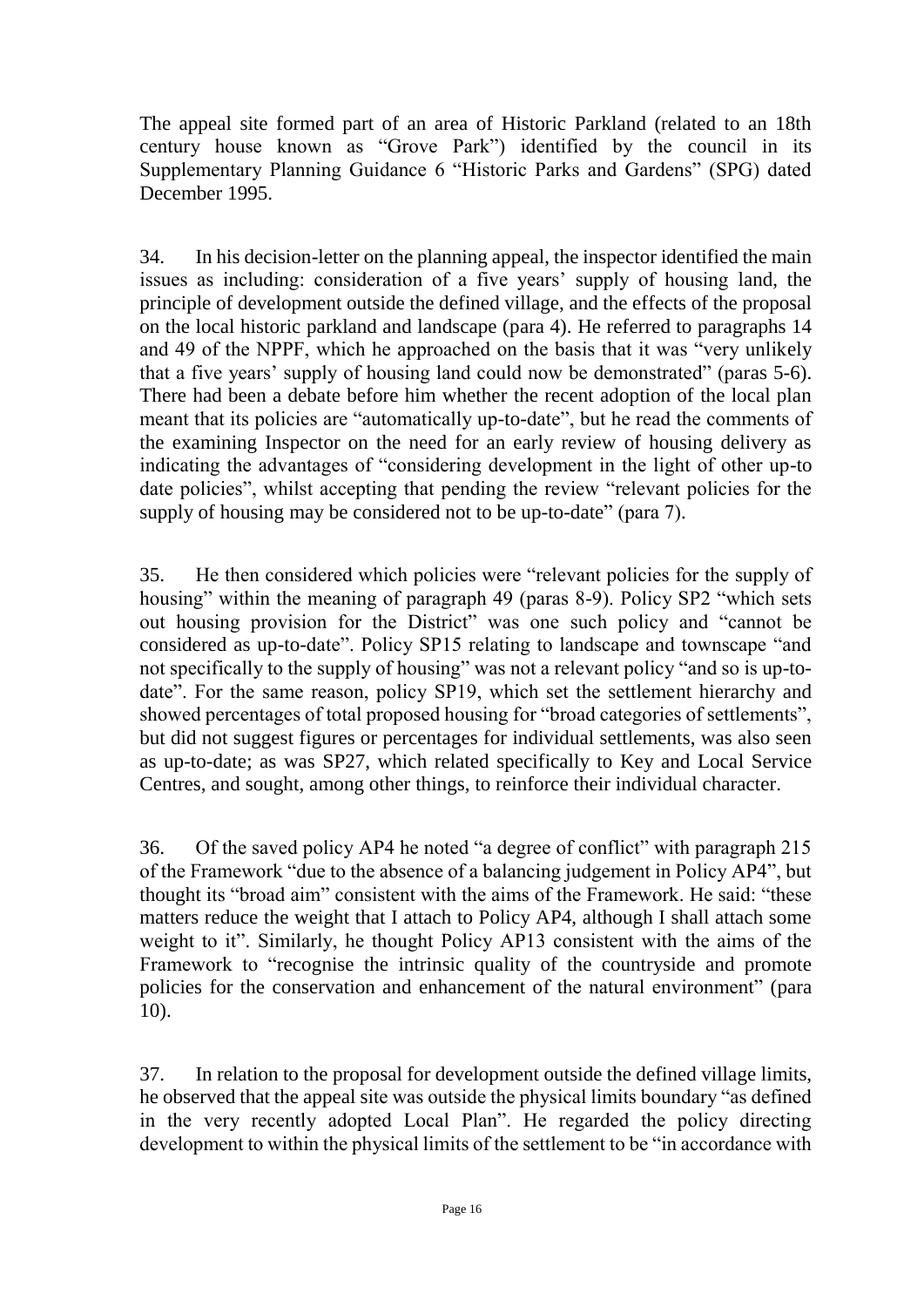one of the core principles of the Framework, recognising the intrinsic character and beauty of the countryside". On this aspect he concluded:

> "I consider that the appeal site occupies an important position adjacent to the settlement, where Old High Road marks the end of the village and the start to the open countryside. The proposed development would be unacceptable in principle, contrary to the provisions of Policies SP27 and SP29 and contrary to one of the core principles of the Framework." (paras 13-14)

38. As to its location within a historic parkland, he discussed the quality of the landscape and the impact of the proposal, and concluded:

> "20. In relation to the built character and layout of Yoxford and its setting, Old High Road forms a strong and definite boundary to the built development of the village here. I do not agree that the proposal forms an appropriate development site in this respect, but would be seen as an ad-hoc expansion across what would otherwise be seen as the village/countryside boundary and the development site would not be contained to the west by any existing logical boundary.

> 21. In respect of these matters, the historic parkland forms a non-designated heritage asset, as defined in the Framework and I conclude that the proposal would have an unacceptable effect on the significance of this asset. In relation to local policies, I find that the proposal would be in conflict with the aims of Policies AP4 and AP13 of the old Local Plan …"

39. Finally, under the heading "The planning balance", he acknowledged the advantage that the proposal would bring "additional homes, including some affordable, within a District where the supply of homes is a concern", but said:

> "However, I have found significant conflict with policies in the recently adopted Local Plan. I have also found conflict with some saved policies of the old Local Plan and I have sought to balance these negative aspects of the proposal against its benefits. In doing so, I consider that the unacceptable effects of the development are not outweighed by any benefits and means that it cannot be considered as a sustainable form of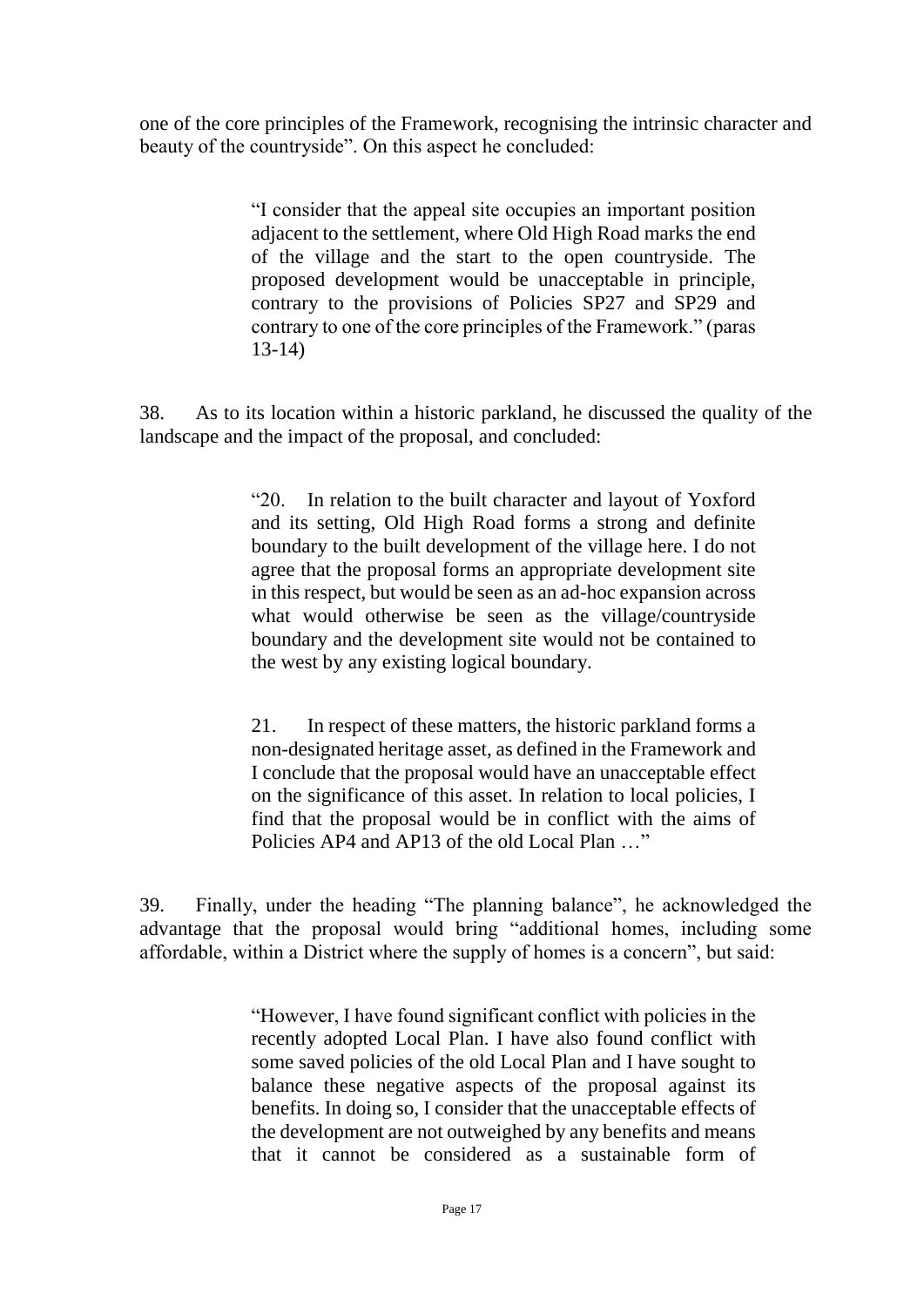development, taking account of its three dimensions as set out at paragraph 7 of the Framework. Therefore, the proposal conflicts with the aims of the Framework." (paras 31-32)

40. Hopkins challenged the decision in the High Court on the grounds that the inspector had misdirected himself in three respects: in short, as to the interpretation of NPPF paragraph 49; as to the status of the limits boundary to Yoxford; and as to the status of Policy AP4. The Secretary of State conceded that the inspector had misapplied the policy in paragraph 49. Supperstone J referred to the approach of Ouseley J in the *Barwood Land* case, with which he agreed, preferring it to that of Lang J in the *William Davis* case. He accepted the submission for Hopkins that the inspector had erred in thinking that paragraph 49 only applied to "policies dealing with the positive provision of housing", with the result that his decision had to be quashed (paras 33, 38-41). He held in addition that this inspector had wrongly proceeded on the basis that the village boundary had been defined in the recent local plan, rather than in the earlier plan (para 46); and that he had failed properly to assess the significance of the heritage asset as required by paragraph 135 of the Framework (para 53). On 30 January 2015 Supperstone J quashed the decision. The council's appeal to the Court of Appeal failed. It now appeals to this court.

#### *The Willaston site*

41. The Crewe and Nantwich Replacement Local Plan, adopted on 17 February 2005 ("the adopted RLP") sought to address the development needs of the Crewe and Nantwich area for the period from 1996 to 2011. Under the 2004 Act, it should have been replaced by a Local Development Framework by 2008. This did not happen. As a consequence, the policies were saved by the Secretary of State by Direction (dated 14 February 2008).

42. Crewe is identified as a location for new housing growth in the emerging Local Plan, which is the subject of an ongoing examination in public and subject to objections, as are some of the proposed housing allocations. At the time of the public inquiry in June 2014, the emerging Local Plan was understood to be over two years from being adopted. Richborough Estates Partnership LLP ("Richborough") in August 2013 applied to Cheshire East Borough Council for permission for a development of up to 170 houses on land north of Moorfields in Willaston. The council having failed to determine the application within the prescribed period, Richborough appealed. Willaston is a settlement within the defined urban area of Crewe, but for the most part is physically separate from the town. As a consequence there is open land between Willaston and the main built up area of Crewe, within which open land the appeal site lies.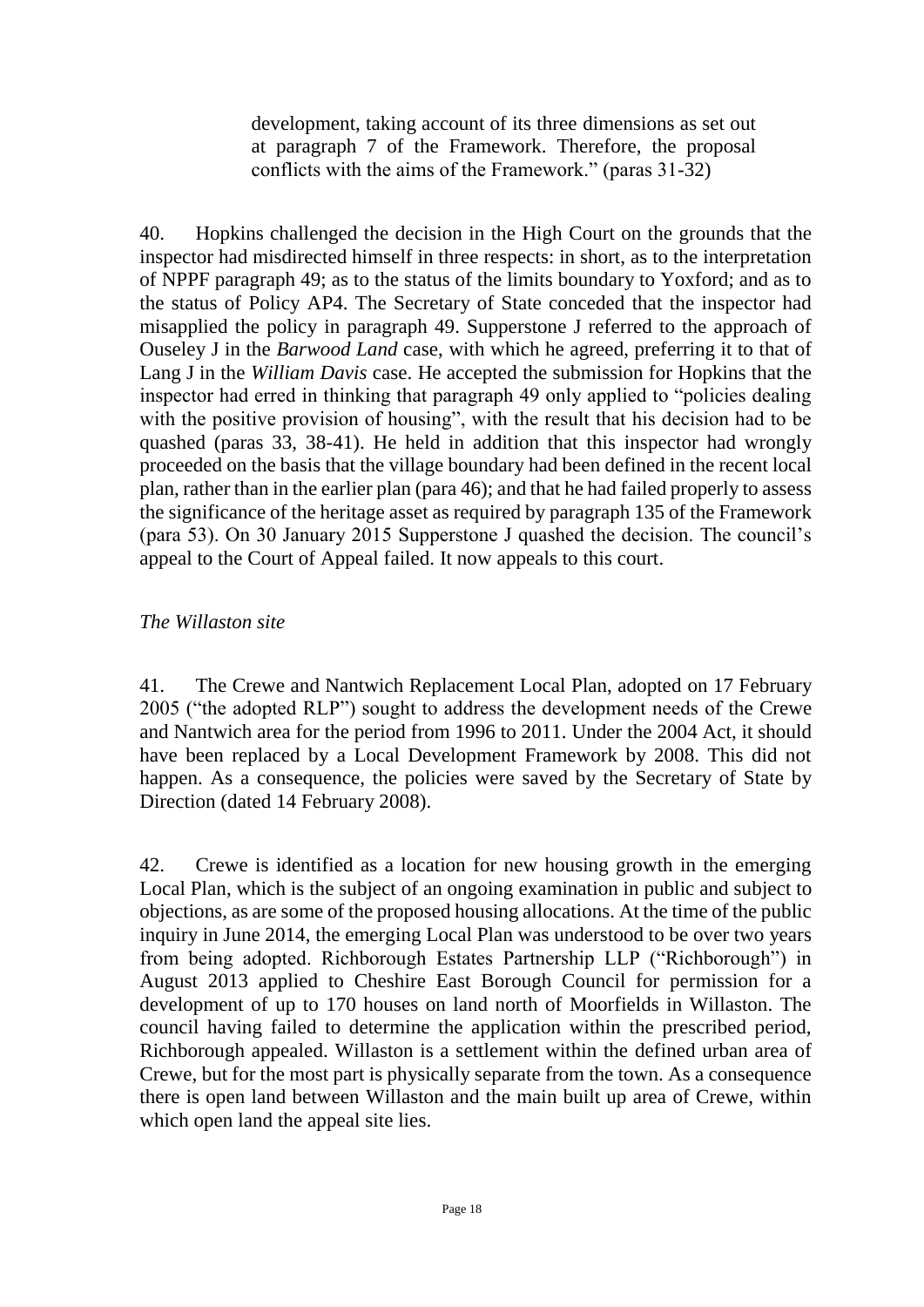43. In the appeal Cheshire East relied on the adopted RLP, in particular policies NE.2, NE.4, and RES.5:

i) Policy NE.2 ("Open Countryside") seeks to protect the open countryside from new build development for its own sake, permitting only a very limited amount of small scale development mainly for agricultural, forestry or recreational purposes.

ii) Policy NE.4 ("Green Gap") relates to areas of open land around Crewe (including the area of the appeal site) identified as needing additional protection "in order to maintain the definition and separation of existing communities". The policy provides that permission will not be granted for new development, including housing, save for limited exceptions. It has the same inner boundary as NE.2.

iii) Policy RES.5 ("Housing in the open countryside") permits only very limited forms of residential development in the open countryside, such as agricultural workers' dwellings.

44. In his decision letter dated 1 August 2014 the inspector allowed the appeal and granted planning permission for up to 146 dwellings. He concluded that Cheshire East was unable to demonstrate the minimum five year supply of housing land required under paragraph 47 of the NPFF. The council appears to have accepted at the inquiry that policy NE.2 was a policy "for the supply of housing". The inspector thought that the same considerations applied to the other two policies relied on by the council, all of which were therefore relevant policies within paragraph 49, although he acknowledged that policy NE.4 also performed strategic functions in maintaining the separation and definition of settlements and in landscape protection. He noted also that two of the housing sites in the emerging local plan were in designated "green gaps", which led him to give policy NE.4 reduced weight (paras 31-35).

45. He concluded on this aspect (para 94):

"94. I have concluded that there is not a demonstrable fiveyear supply of deliverable housing sites (issue (i)). In the light of that, the weight of policies in the extant RLP relevant to the supply of housing is reduced (issue (ii)). That applies in particular to policies NE.2, NE.4 and RES.5 in so far as their extent derives from settlement boundaries that in turn reflect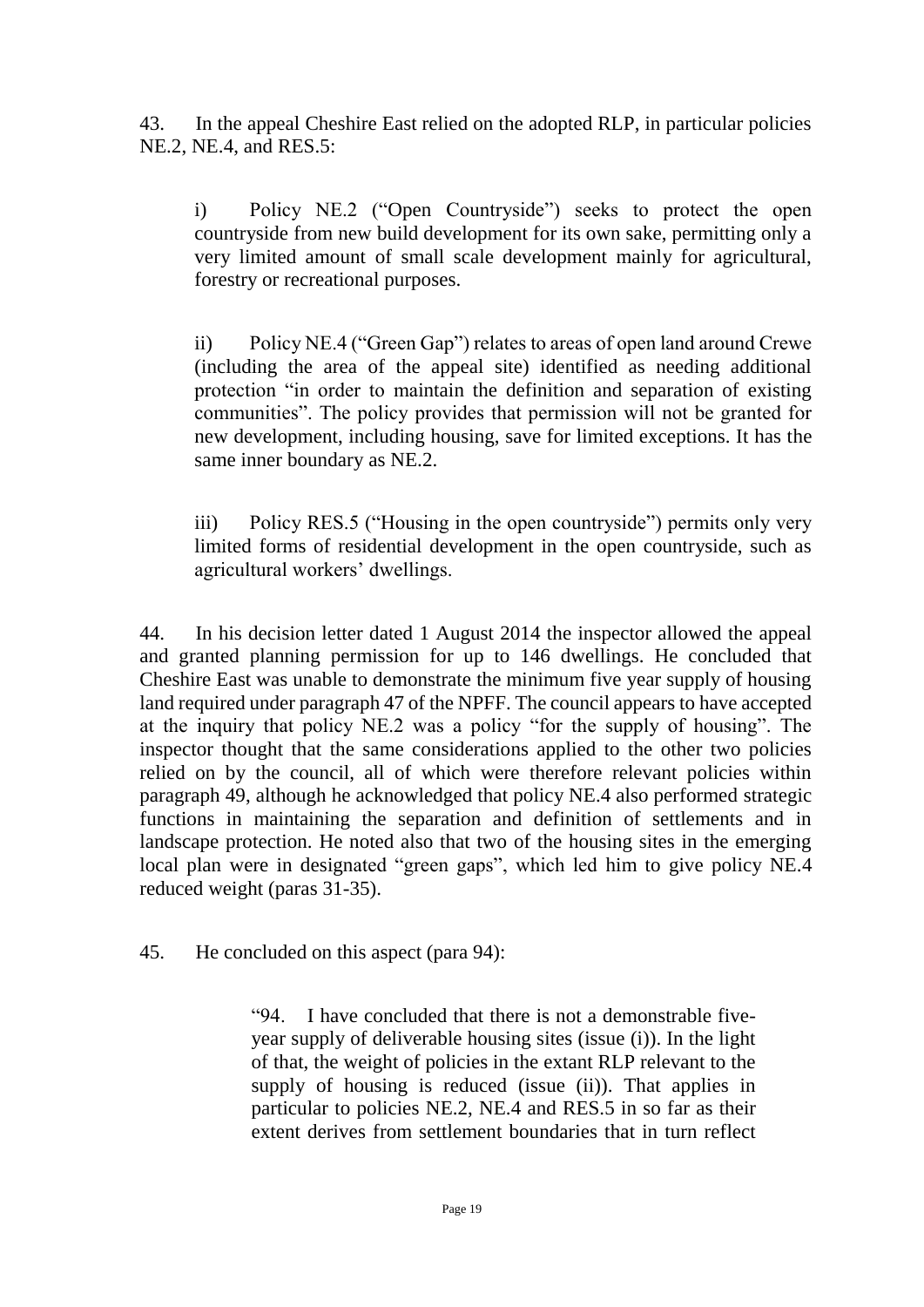out-of-date housing requirements, though policy NE.4 also has a wider purpose in maintaining gaps between settlements."

46. He considered the application of the Green Gap policy, concluding that there would be "no significant harm to the wider functions of the gap in maintaining the definition and separation of these two settlements" (para 95). His overall conclusion was as follows:

> "101. I conclude that the proposed development would be sustainable overall, and that the adverse effects of it would not significantly and demonstrably outweigh the benefits when assessed against the policies in the Framework as a whole. There are no specific policies in the NPPF that indicate that this development should be restricted. In such circumstances, and where relevant development plan policies are out-of-date, the NPPF indicates that permission should be granted unless material considerations indicate otherwise. There are no further material considerations that do so."

47. The council's challenge succeeded before Lang J, who quashed the inspector's decision by an order dated 25 February 2015. In short, she concluded that the inspector had erred in treating policy NE.4 as a relevant policy under paragraph 49, and in seeking "to divide the policy, so as to apply it in part only" (para 63). Richborough's appeal was allowed by the Court of Appeal with the result that the permission was restored. The council appeals to this court.

#### *The Court of Appeal's interpretation*

48. Giving the judgment of the court, Lindblom LJ referred to the relevant parts of the NPPF and (at para 21) the three competing interpretations of paragraph 49:

i) *Narrow*: limited to policies dealing only with the numbers and distribution of new housing, and excluding any other policies of the development plan dealing generally with the disposition or restriction of new development in the authority's area.

ii) *Wider*: including both policies providing positively for the supply of new housing and other policies, or "counterpart" policies, whose effect is to restrain the supply by restricting housing development in certain parts of the authority's area.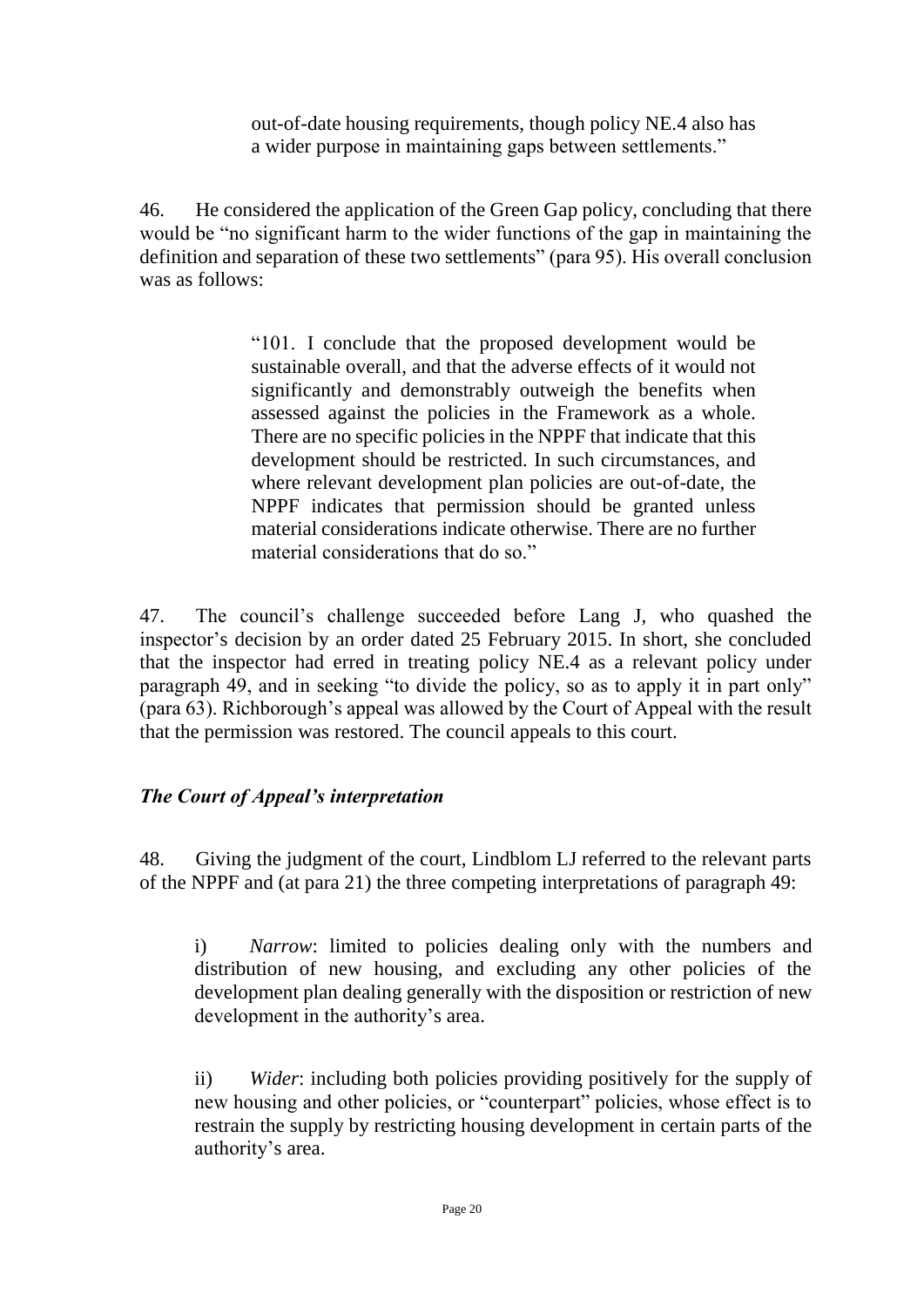iii) *Intermediate*: as under (ii), but excluding policies designed to protect specific areas or features, such as gaps between settlements, the particular character of villages or a specific landscape designation (as suggested by Ouseley J in the *Barwood Land* case).

49. He discussed the connection between paragraph 49 and the presumption in favour of sustainable development in paragraph 14, which lay in the concept of relevant policies being not "up-to-date" under paragraph 49, and therefore "out-ofdate" for the purposes of paragraph 14 (para 30). He explained the court's reasons for preferring the wider view of paragraph 49. He read the words "for the supply of housing" as meaning "affecting the supply of housing", which he regarded as not only the "literal interpretation" of the policy, but "the only interpretation consistent with the obvious purpose of the policy when read in its context". He continued:

> "33. Our interpretation of the policy does not confine the concept of 'policies for the supply of housing' merely to policies in the development plan that provide positively for the delivery of new housing in terms of numbers and distribution or the allocation of sites. It recognizes that the concept extends to plan policies whose effect is to influence the supply of housing land by restricting the locations where new housing may be developed - including, for example, policies for the Green Belt, policies for the general protection of the countryside, policies for conserving the landscape of Areas of Outstanding Natural Beauty and National Parks, policies for the conservation of wildlife or cultural heritage, and various policies whose purpose is to protect the local environment in one way or another by preventing or limiting development. It reflects the reality that policies may serve to form the supply of housing land either by creating it or by constraining it - that policies of both kinds make the supply what it is." (para 33)

50. The court rejected the "narrow" interpretation, advocated by the councils, which it thought "plainly wrong":

> "It is both unrealistic and inconsistent with the context in which the policy takes its place. It ignores the fact that in every development plan there will be policies that complement or support each other. Some will promote development of one type or another in a particular location, or by allocating sites for particular land uses, including the development of housing. Others will reinforce the policies of promotion or the site allocations by restricting development in parts of the plan area,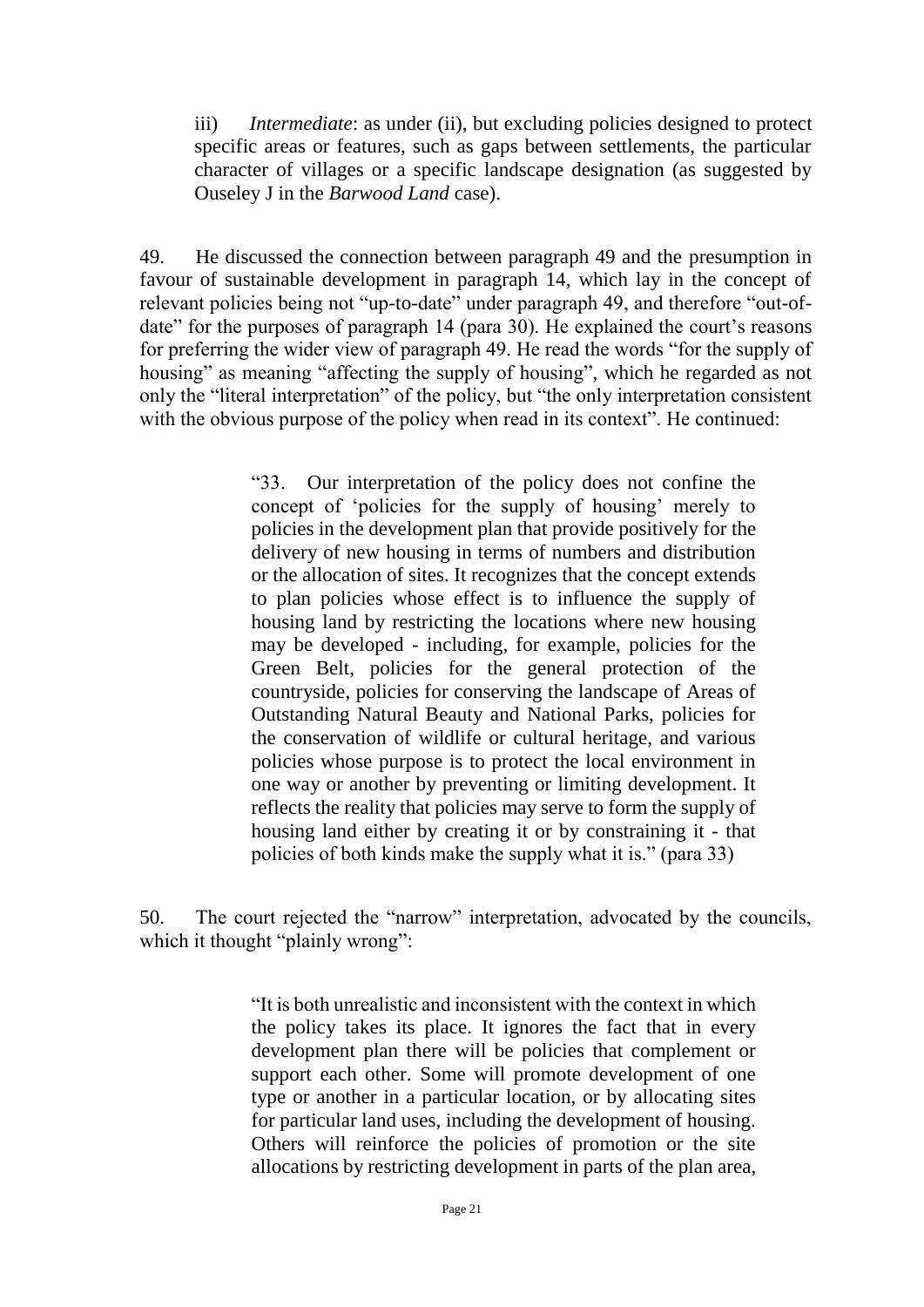either in a general way - for example, by preventing development in the countryside or outside defined settlement boundaries - or with a more specific planning purpose - such as protecting the character of the landscape or maintaining the separation between settlements." (para 34)

51. Whether a particular policy of a plan was a relevant policy in that sense was a matter for the decision-maker, not the court (para 45). Furthermore

> "46. We must emphasize here that the policies in paragraphs 14 and 49 of the NPPF do not make 'out-of-date' policies for the supply of housing irrelevant in the determination of a planning application or appeal. Nor do they prescribe how much weight should be given to such policies in the decision. Weight is, as ever, a matter for the decision-maker … Neither of those paragraphs of the NPPF says that a development plan policy for the supply of housing that is 'out-of-date' should be given no weight, or minimal weight, or, indeed, any specific amount of weight. They do not say that such a policy should simply be ignored or disapplied …"

52. In relation to the Yoxford site, the court agreed with Supperstone J that the inspector had wrongly applied the erroneous "narrow" interpretation. Policies SP 19, 27 and 29, were all relevant policies in that they all "affect the supply of housing land in a real way by restraining it" (paras 51-52). The court also agreed with the judge that the inspector had been mistaken in assuming that the physical limits of the village had been established in the 2013 plan (para 58); and also that he had misapplied paragraph 135 relating to heritage assets (para 65). In that respect there could be no criticism of his treatment of the impact of the development on the local landscape, but what was lacking was

> "… a distinct and clearly reasoned assessment of the effect the development would have upon the significance of the parkland as a 'heritage asset', and, crucially, the 'balanced judgment' called for by paragraph 135, 'having regard to the scale of any harm or loss and the significance of the heritage asset'." (para 65)

53. In respect of the Willaston site, the court disagreed with Lang J's conclusion that policy NE.4 was not a relevant policy for the supply of housing. The inspector had made no error of law in that respect, and his decision should be restored (paras 69-71).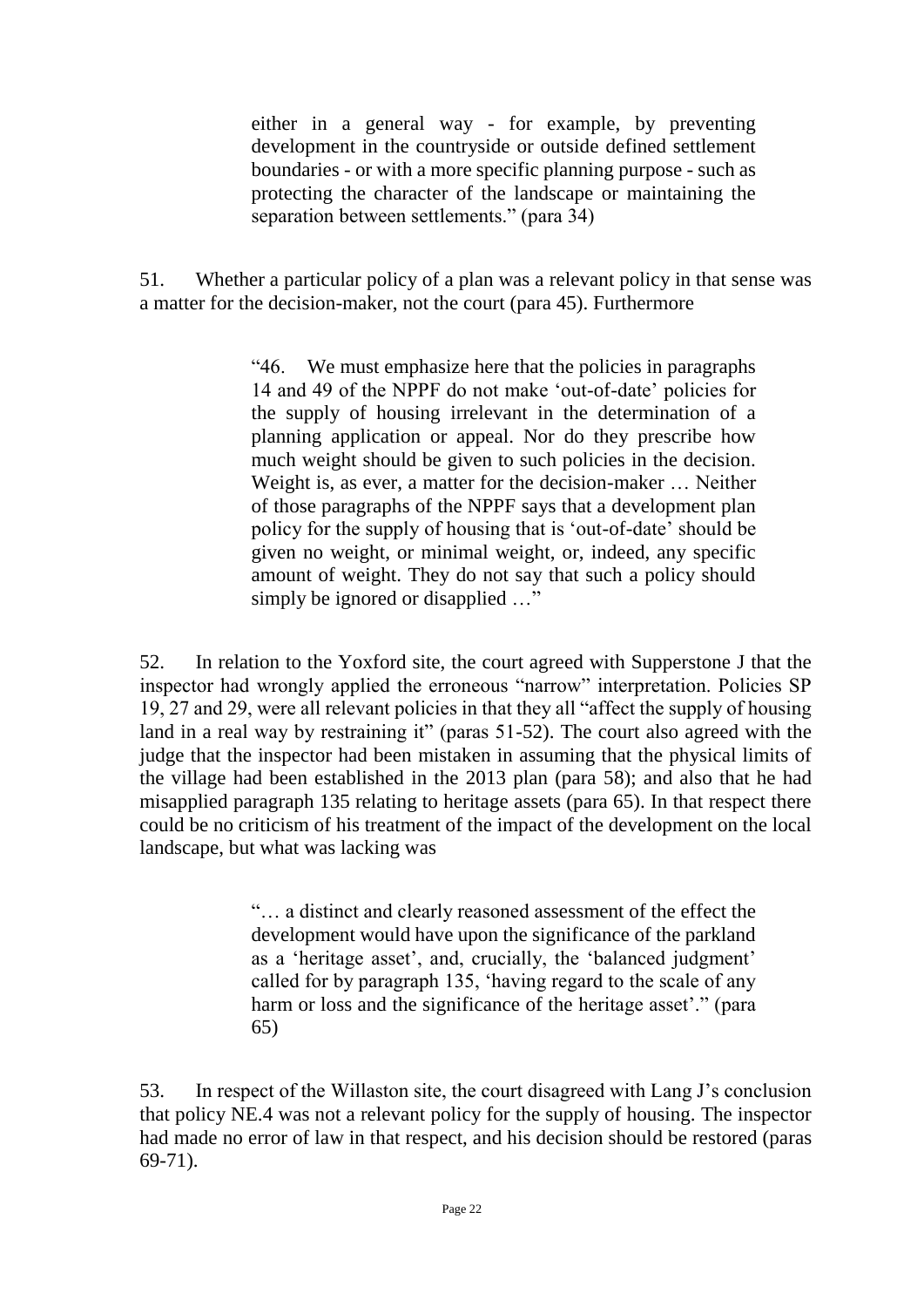### *Discussion*

#### *Interpretation of paragraph 14*

54. The argument, here and below, has concentrated on the meaning of paragraph 49, rather than paragraph 14 and the interaction between the two. However, since the primary purpose of paragraph 49 is simply to act as a trigger to the operation of the "tilted balance" under paragraph 14, it is important to understand how that is intended to work in practice. The general effect is reasonably clear. In the absence of relevant or up-to-date development plan policies, the balance is tilted in favour of the grant of permission, except where the benefits are "significantly and demonstrably" outweighed by the adverse effects, or where "specific policies" indicate otherwise. (See also the helpful discussion by Lindblom J in *Bloor Homes East Midlands Ltd v Secretary of State for Communities and Local Government* [2014] EWHC 754 (Admin), paras 42ff)

55. It has to be borne in mind also that paragraph 14 is not concerned solely with housing policy. It needs to work for other forms of development covered by the development plan, for example employment or transport. Thus, for example, there may be a relevant policy for the supply of employment land, but it may become outof-date, perhaps because of the arrival of a major new source of employment in the area. Whether that is so, and with what consequence, is a matter of planning judgement, unrelated of course to paragraph 49 which deals only with housing supply. This may in turn have an effect on other related policies, for example for transport. The pressure for new land may mean in turn that other competing policies will need to be given less weight in accordance with the tilted balance. But again that is a matter of pure planning judgement, not dependent on issues of legal interpretation.

56. If that is the right reading of paragraph 14 in general, it should also apply to housing policies deemed "out-of-date" under paragraph 49, which must accordingly be read in that light. It also shows why it is not necessary to label other policies as "out-of-date" merely in order to determine the weight to be given to them under paragraph 14. As the Court of Appeal recognised, that will remain a matter of planning judgement for the decision-maker. Restrictive policies in the development plan (specific or not) are relevant, but their weight will need to be judged against the needs for development of different kinds (and housing in particular), subject where applicable to the "tilted balance".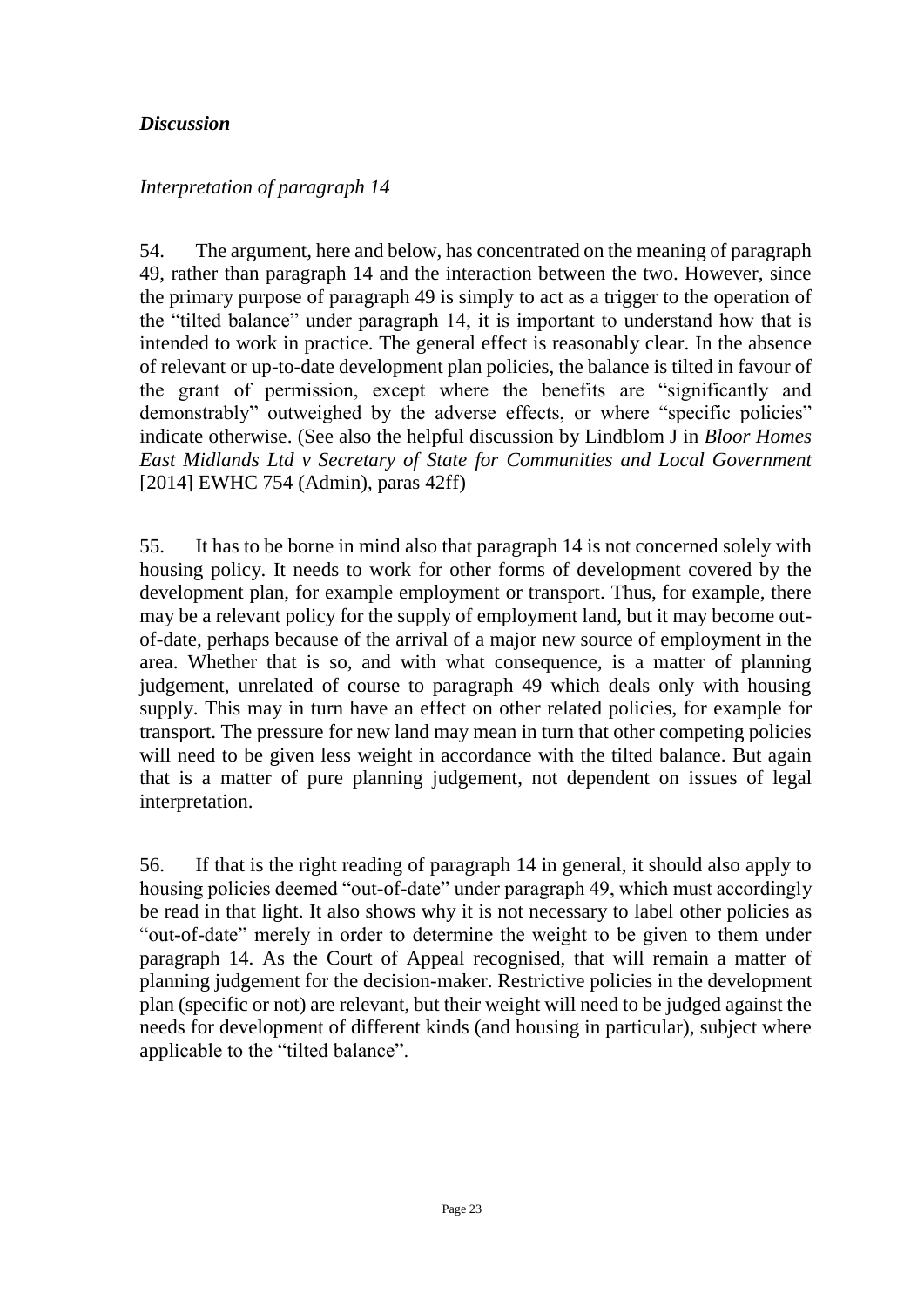#### *Paragraph 49*

57. Unaided by the legal arguments, I would have regarded the meaning of paragraph 49 itself, taken in context, as reasonably clear, and not susceptible to much legal analysis. It comes within a group of paragraphs dealing with delivery of housing. The context is given by paragraph 47 which sets the objective of boosting the supply of housing. In that context the words "policies for the supply of housing" appear to do no more than indicate the category of policies with which we are concerned, in other words "housing supply policies". The word "for" simply indicates the purpose of the policies in question, so distinguishing them from other familiar categories, such as policies for the supply of employment land, or for the protection of the countryside. I do not see any justification for substituting the word "affecting", which has a different emphasis. It is true that other groups of policies, positive or restrictive, may interact with the housing policies, and so *affect* their operation. But that does not make them policies *for* the supply of housing in the ordinary sense of that expression.

58. In so far as the paragraph 47 objectives are not met by the housing supply policies as they stand, it is quite natural to describe those policies as "out-of-date" to that extent. As already discussed, other categories of policies, for example those for employment land or transport, may also be found to be out-of-date for other reasons, so as to trigger the paragraph 14 presumption. The only difference is that in those cases there is no equivalent test to that of the five-year supply for housing. In neither case is there any reason to treat the shortfall in the particular policies as rendering out-of-date other parts of the plan which serve a different purpose.

59. This may be regarded as adopting the "narrow" meaning, contrary to the conclusion of the Court of Appeal. However, this should not be seen as leading, as the lower courts seem to have thought, to the need for a legalistic exercise to decide whether individual policies do or do not come within the expression. The important question is not how to define individual policies, but whether the result is a fiveyear supply in accordance with the objectives set by paragraph 47. If there is a failure in that respect, it matters not whether the failure is because of the inadequacies of the policies specifically concerned with housing provision, or because of the overrestrictive nature of other non-housing policies. The shortfall is enough to trigger the operation of the second part of paragraph 14. As the Court of Appeal recognised, it is that paragraph, not paragraph 49, which provides the substantive advice by reference to which the development plan policies and other material considerations relevant to the application are expected to be assessed.

60. The Court of Appeal wastherefore right to look for an approach which shifted the emphasis to the exercise of planning judgement under paragraph 14. However, it was wrong, with respect, to think that to do so it was necessary to adopt a reading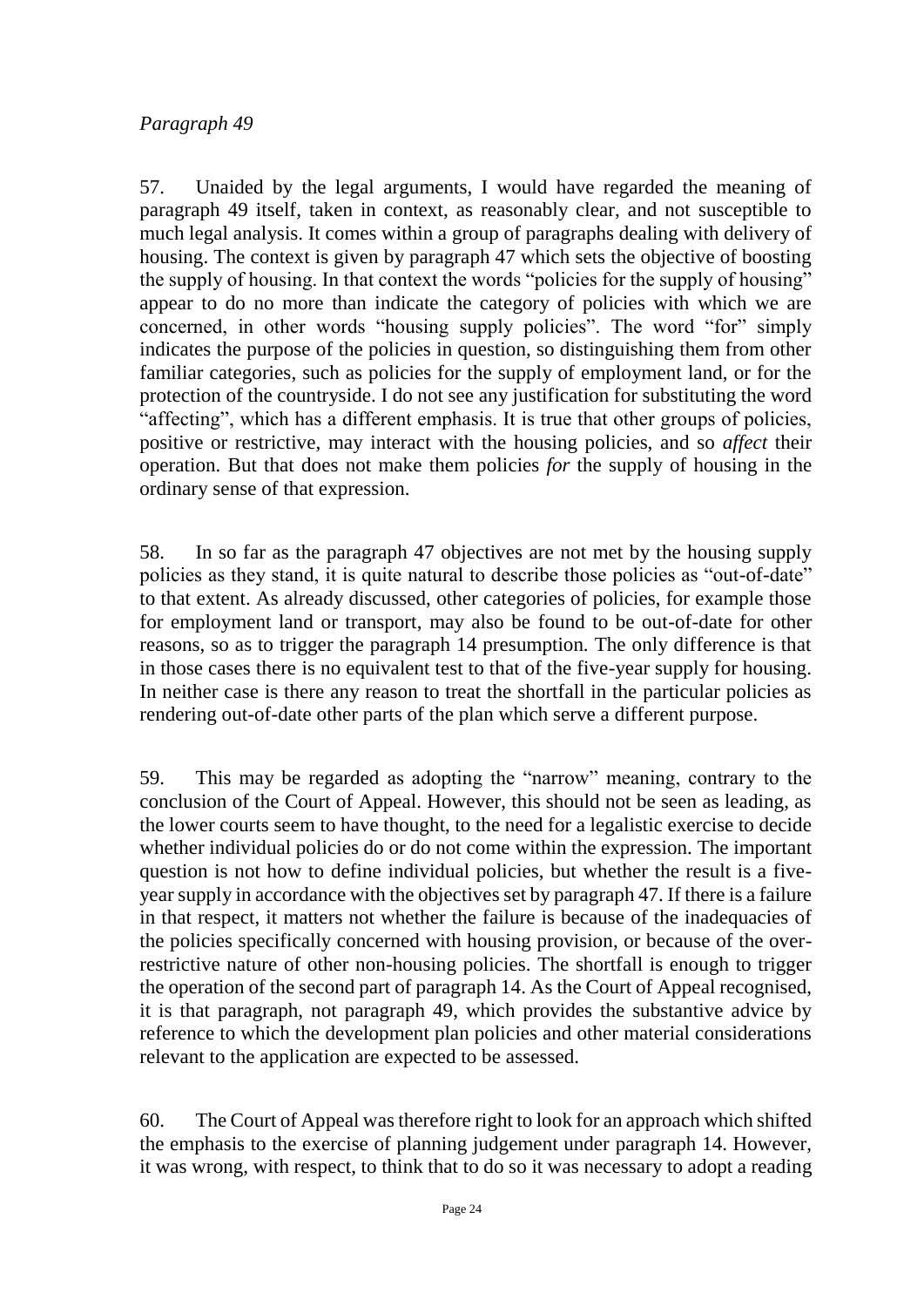of paragraph 49 which not only changes its language, but in doing so creates a form of non-statutory fiction. On that reading, a non-housing policy which may objectively be entirely up-to-date, in the sense of being recently adopted and in itself consistent with the Framework, may have to be treated as notionally "out-of-date" solely for the purpose of the operation of paragraph 14.

61. There is nothing in the statute which enables the Secretary of State to create such a fiction, nor to distort what would otherwise be the ordinary consideration of the policies in the statutory development plan; nor is there anything in the NPPF which suggests an intention to do so. Such an approach seems particularly inappropriate as applied to fundamental policies like those in relation to the Green Belt or Areas of Outstanding Natural Beauty. No-one would naturally describe a recently approved Green Belt policy in a local plan as "out of date", merely because the housing policies in another part of the plan fail to meet the NPPF objectives. Nor does it serve any purpose to do so, given that it is to be brought back into paragraph 14 as a specific policy under footnote 9. It is not "out of date", but the weight to be given to it alongside other material considerations, within the balance set by paragraph 14, remains a matter for the decision-maker in accordance with ordinary principles.

#### *The two appeals*

62. Against this background I can deal relatively shortly with the two individual appeals. On both I arrive ultimately at the same conclusion as the Court of Appeal.

63. It is convenient to begin with the Willaston appeal, where the issues are relatively straightforward. On any view, quite apart from paragraph 49, the current statutory development plan was out of date, in that its period extended only to 2011. On my understanding of paragraph 49, the council and the inspector both erred in treating policy NE.2 ("Countryside") as "a policy for the supply of housing". But that did not detract materially from the force of his reasoning (see the summary in paras 44-45 above). He was clearly entitled to conclude that the weight to be given to the restrictive policies was reduced to the extent that they derived from "settlement boundaries that in turn reflect out-of-date housing requirements" (para 94). He recognised that policy NE.4 had a more specific purpose in maintaining the gap between settlements, but he considered that the proposal would not cause significant harm in this context (para 95). His final conclusion (para 101) reflected the language of paragraph 14 (the tilted balance). There is no reason to question the validity of the permission.

64. The Yoxford appeal provides an interesting contrast, in that there was an upto-date development plan, adopted in the previous year; but its housing supply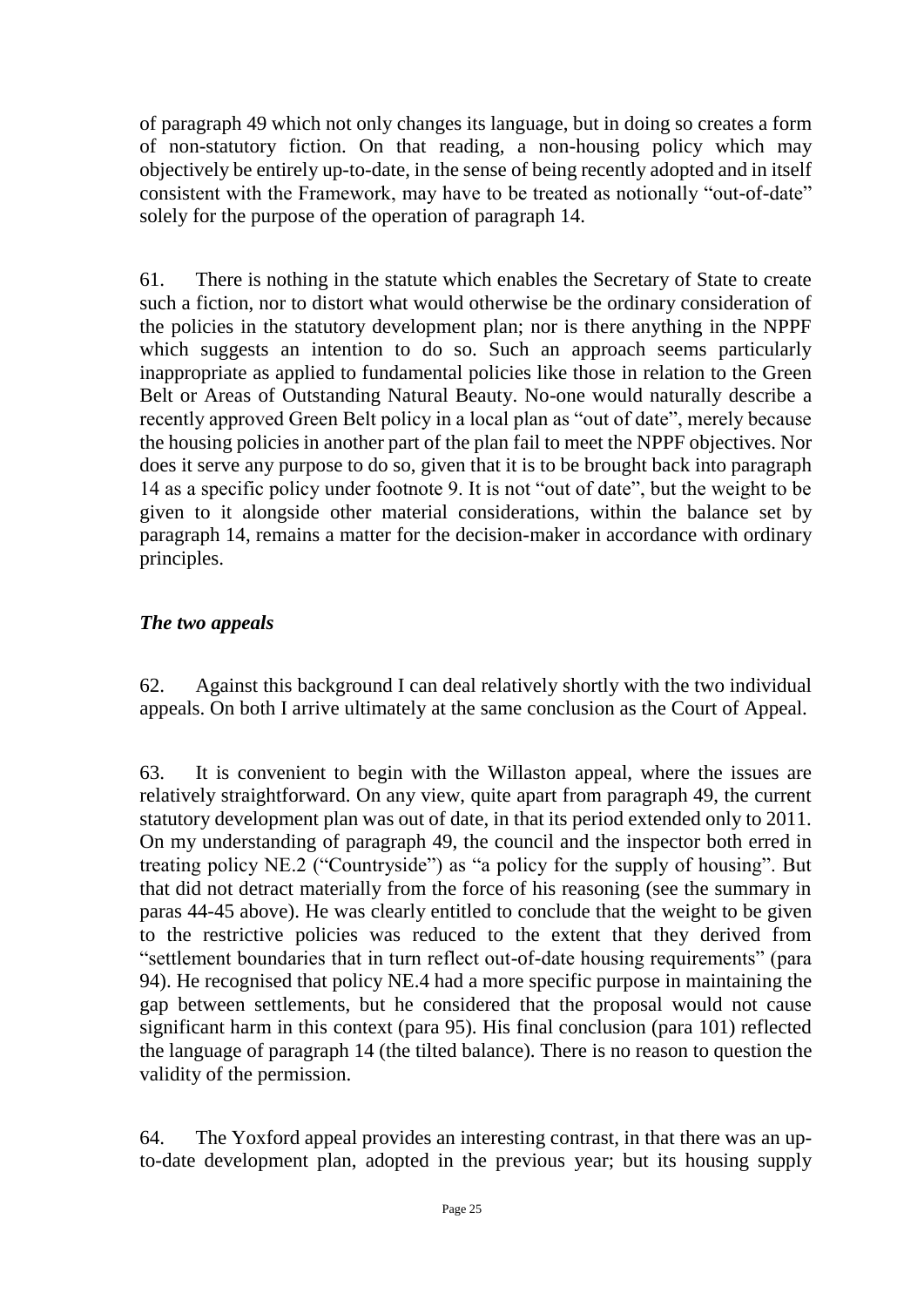policies failed to meet the objectives set by paragraph 47 of the NPPF. The inspector rightly recognised that they should be regarded as "out-of-date" for the purposes of paragraph 14. At the same time, it provides a useful illustration of the unreality of attempting to distinguish between policies for the supply of housing and policies for other purposes. Had it mattered, I would have been inclined to place in the housing category policy SP2, the principal policy for housing allocations. SP 19 (settlement policy) would be more difficult to place, since, though not specifically related to housing, it was seen (as the commentary indicated) as a "planning tool" designed to differentiate between developed areas and the countryside.

65. Understandably, in the light of the judicial guidance then available to him, the inspector thought it necessary to make the distinction, and to reflect it in the planning balance. He categorised both SP 19 and SP 27 as non-housing policies, and for that reason to be regarded as "up-to-date" (see para 35 above). Under the Court of Appeal's interpretation this was an erroneous approach, because each of these policies "affected" the supply of housing, and should have been considered out-ofdate for that reason. On my preferred approach his categorisation was not so much erroneous in itself, as inappropriate and unnecessary. It only gave rise to an error in law in so far as it may have distorted his approach to the application of paragraph 14.

66. As to that I agree with the courts below that his approach (through no fault of his own) was open to criticism. Having found that the settlement policy was upto-date, and that the boundary had been approved in the recent plan, he seems to have attached particular weight to the fact that it had been defined in "the very recently adopted Local Plan" (para 37 above). I would not criticise him for failing to record that it had been carried forward from the previous plan. In some circumstances that could be a sign of robustness in the policy. But in this case it was clear from the plan itself that the settlement boundary was, to an extent at least, no more than the counterpart of the housing policies, and that, under the paragraph 14 balance, its weight might need to be reduced if the housing objectives were to be fulfilled. He should not have allowed its supposed status as an "up-to-date" policy under paragraph 49 to give it added weight. It is true that he also considered the merits of the site (quite apart from the plan) as providing a "strong and definite boundary" to the village (para 20). But I am not persuaded that this is sufficient to make it clear that the decision would have been the same in any event.

67. I do not, however, agree with the Court of Appeal's criticisms of his treatment of the Heritage Asset policy. Paragraph 10 of his letter (summarised at para 36 above) is in my view a faithful application of the guidance in paragraph 215 of the Framework. That does not, and could not, suggest that even "saved" development plan policies are simply replaced by the policies in the Framework. What it does is to indicate that the weight to be given to the saved policies should be assessed by reference to their degree of consistency with the Framework. That is what the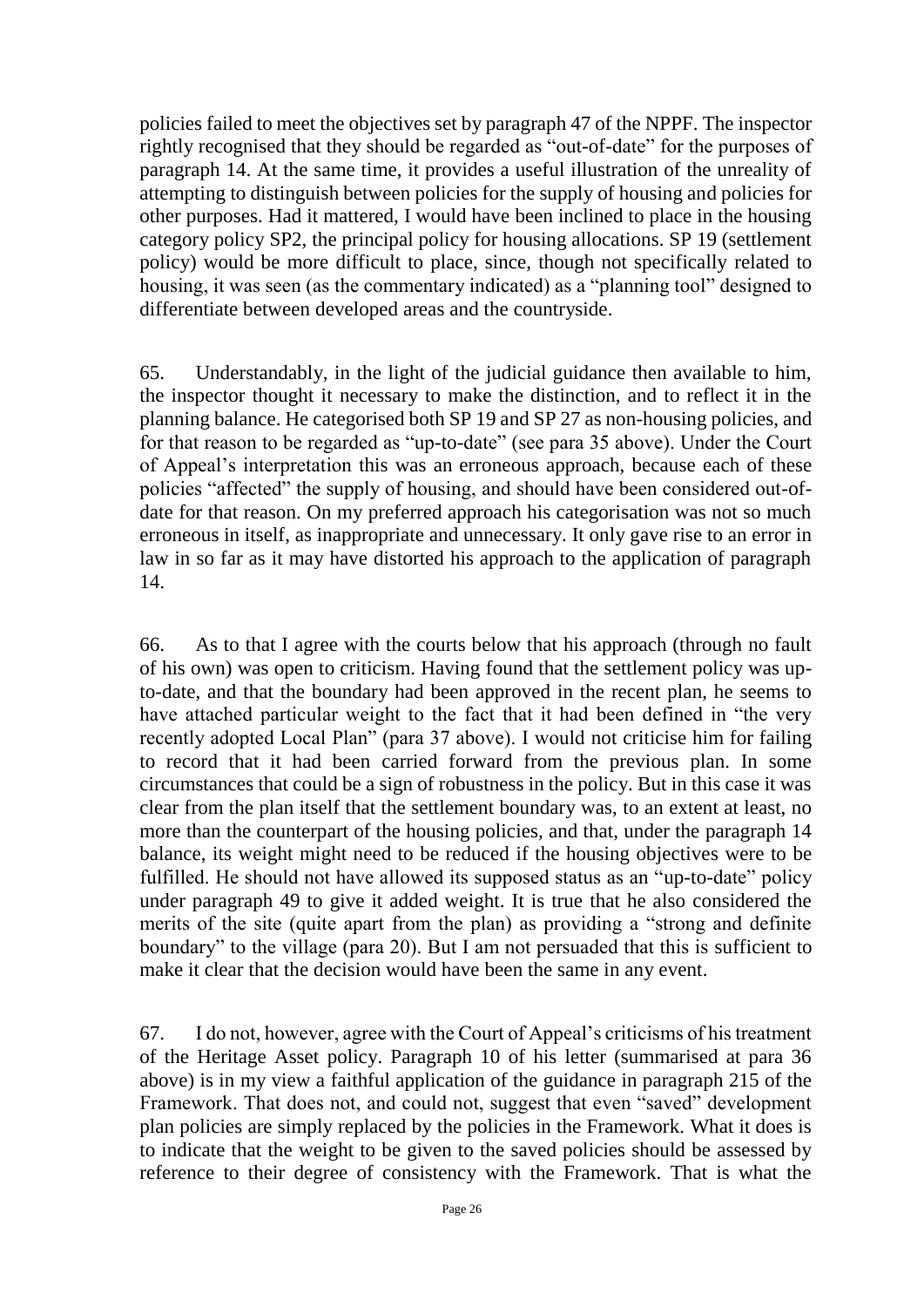inspector did. Having done so he was entitled to be guided by the policies as stated in the saved plans, and not treat them as replaced by paragraph 135.

68. In any event, in so far as there needs to be a "balanced judgement", which the Court of Appeal regarded as "crucial" (para 65), that seems to me provided by the last section of his letter, headed appropriately "the planning balance". Overall the letter seems to me an admirably clear and carefully constructed appraisal of the relevant planning issues, in the light of the judicial guidance then available. It is with some reluctance therefore that I feel bound to agree with the Court of Appeal that the decision must be quashed, albeit on narrower grounds. The result, is that the order of Supperstone J will be affirmed, and the planning appeal will fall to be redetermined.

#### *Conclusion*

69. For these reasons I would dismiss both appeals.

### **LORD GILL: (with whom Lord Neuberger, Lord Clarke and Lord Hodge agree)**

70. I agree with Lord Carnwath's conclusions on the decision that is appealed against and with his views as to the disposal of these appeals. I only add some comments on the approach that should be taken in the application of the National Planning Policy Framework (the Framework) in planning applications for housing development.

71. These appeals raise a question as to the respective roles of the courts and of the planning authorities and the inspectors in relation to guidance of this kind; and a specific question of interpretation arising from paragraph 49 of the Framework.

72. In *Tesco Stores Ltd v Dundee City Council, (ASDA Stores Ltd intervening)* ([2012] UKSC 13) Lord Reed considered the former question in relation to development plan policies. He expressed the view, as a general principle of administrative law, that policy statements should be interpreted objectively in accordance with the language used, read as always in its proper context (at para 18). The proper context, in my view, is provided by the over-riding objectives of the development plan and the specific objectives to which the policy statement in question is directed. Taking a similar approach to that of Lord Reed, I consider that it is the proper role of the courts to interpret a policy where the meaning of it is contested, while that of the planning authority is to apply the policy to the facts of the individual case.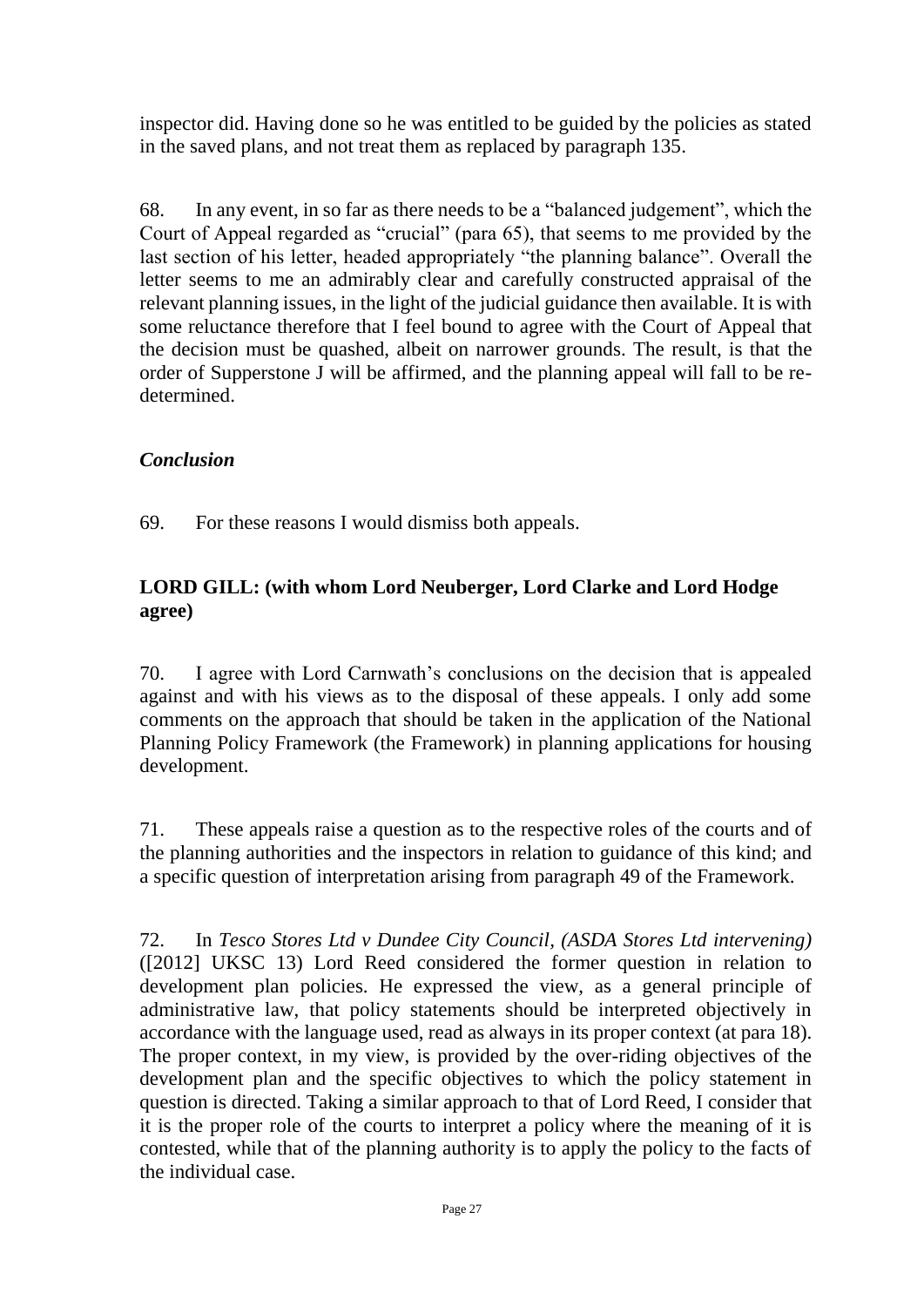73. In my opinion, the same distinction falls to be made in relation to guidance documents such as the Framework. In both cases the issue of interpretation is the same. It is about the meaning of words. That is a question for the courts. The application of the guidance, as so interpreted, to the individual case is exclusively a planning judgment for the planning authority and the inspectors.

74. The guidance given by the Framework is not to be interpreted as if it were a statute. Its purpose is to express general principles on which decision-makers are to proceed in pursuit of sustainable development (paras 6-10) and to apply those principles by more specific prescriptions such as those that are in issue in these appeals.

75. In my view, such prescriptions must always be interpreted in the overall context of the guidance document. That context involves the broad purpose of the guidance and the particular planning problems to which it is directed. Where the guidance relates to decision-making in planning applications, it must be interpreted in all cases in the context of section 70(2) of the Town and Country Planning Act 1990 and section 38(6) of the Planning and Compulsory Purchase Act 2004, to which the guidance is subordinate. While the Secretary of State must observe these statutory requirements, he may reasonably and appropriately give guidance to decision-makers who have to apply them where the planning system is failing to satisfy an unmet need. He may do so by highlighting material considerations to which greater or less weight may be given with the over-riding objective of the guidance in mind. It is common ground that such guidance constitutes a material consideration (Framework, para 2).

76. In relation to housing, the objective of the Framework is clear. Section 6, "Delivering a wide choice of high quality homes", deals with the national problem of the unmet demand for housing. The purpose of paragraph 47 is "to boost significantly the supply of housing". To that end it requires planning authorities (a) to ensure *inter alia* that plans meet the full, objectively assessed needs for market and affordable housing in the housing market area, as far as is consistent with the policies set out in the Framework, including the identification of key sites that are critical to the delivery of the housing strategy over the plan period; (b) to identify and update annually a supply of specific deliverable sites sufficient to provide five years' worth of housing against their housing requirements, with an additional buffer of 5% to ensure choice and competition in the market for the land; and (c) in the longer term to identify a supply of specific, developable sites or broad locations for growth for years six to ten and, where possible, for years 11-15.

77. The importance that the guidance places on boosting the supply of housing is further demonstrated in the same paragraph by the requirements that for market and affordable housing planning authorities should illustrate the expected rate of housing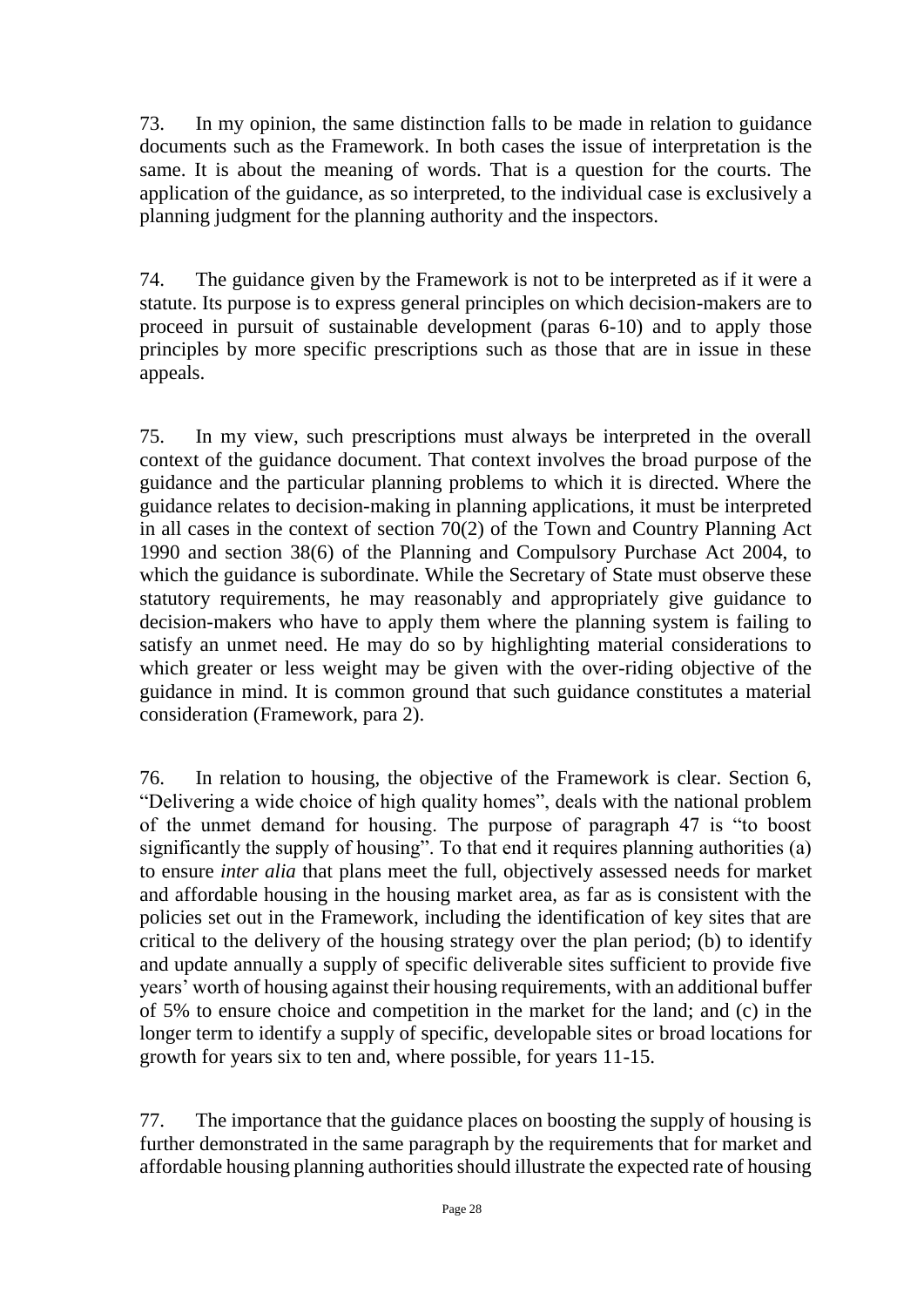delivery through a housing trajectory for the plan period and set out a housing implementation strategy for the full range of housing, describing how they will maintain delivery of a five-years supply of housing land to meet their housing target; and that they should set out their own approach to housing density to reflect local circumstances. The message to planning authorities is unmistakeable.

78. These requirements, and the insistence on the provision of "deliverable" sites sufficient to provide the five years' worth of housing, reflect the futility of authorities' relying in development plans on the allocation of sites that have no realistic prospect of being developed within the five-year period.

79. Among the obvious constraints on housing development are development plan policies for the preservation of the greenbelt, and environmental and amenity policies and designations such as those referred to in footnote 9 of paragraph 14. The rigid enforcement of such policies may prevent a planning authority from meeting its requirement to provide a five-years supply.

80. This is the background to the interpretation of paragraph 49. The paragraph applies where the planning authority has failed to demonstrate a five-years supply of deliverable sites and is therefore failing properly to contribute to the national housing requirement. In my view, paragraph 49 derives its content from paragraph 47 and must be applied in decision-making by reference to the general prescriptions of paragraph 14.

81. To some extent the issue in these cases has been obscured by the doctrinal controversy which has preoccupied the courts hitherto between the narrow and the wider interpretation of the words "relevant policies for the supply of housing". I think that the controversy results from too narrow a focus on the wording of that paragraph. I agree with the view taken by Lindblom LJ in his lucid judgement that the task of the court is not to try to reconcile the various first instance judgments on the point, but to interpret the policy of paragraph 49 correctly (at para 23). In interpreting that paragraph, in my opinion, the court must read it in the policy context to which I have referred, having in view the planning objective that the Framework seeks to achieve.

82. I regret to say that I do not agree with the interpretation of the words "relevant policies for the supply of housing" that Lindblom LJ has favoured. In my view, the straightforward interpretation is that these words refer to the policies by which acceptable housing sites are to be identified and the five-years supply target is to be achieved. That is the narrow view. The real issue is what follows from that.